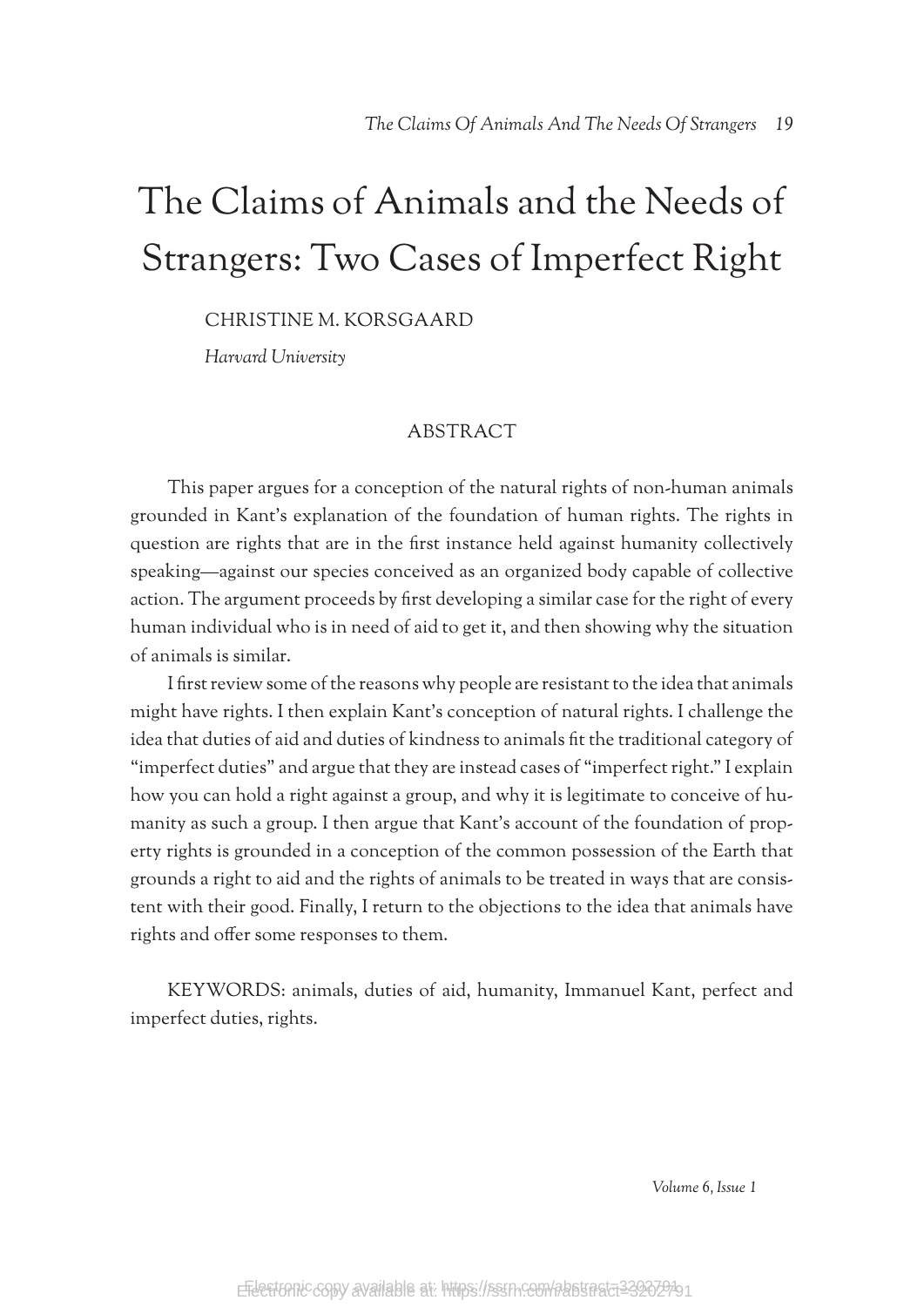## 1. THE QUESTION OF ANIMAL RIGHTS

Some people use the term "animal rights" to refer simply to the moral claims of non-human animals, whatever those might be. In this paper I use the term "rights" in its more specific sense, to designate a particular kind of moral claim. Roughly speaking, a "right" is a claim that may be, and ought to be, legally enforced. The enforcement of rights can be claimed as a matter of law and justice: it is not merely a matter of charity.

Most people think that non-human animals (hereinafter "animals") have what philosophers call "moral standing." That is, they believe that animals are the appropriate objects of moral concern, and they think that we have moral duties to treat animals in certain ways that are good for them for the sake of the animals themselves, and not just, say, for the sake of their owners or of keeping them profitable. Admittedly, many people think that these duties are of a rather weak kind: they think we ought to treat animals "as humanely as possible" *given* the ways that we use them. For example, according to some animal welfare laws, animals used in scientific research in ways that might be painful to them must be given anesthetics *if* it does not interfere with the purpose of the research. The duty to spare the animal pain is not taken to be a reason against doing the research. But most people admit at least a duty to prevent animals from experiencing "unnecessary" pain.

Most people also think that at least some of our duties to animals should be enforced by legal sanctions. That is why there are animal welfare protection laws on the books. Yet, for reasons I will describe below, many people think it is absurd to suppose that animals either do or should have rights, in the specific sense of rights I am concerned with here. This combination of views may look contradictory on the surface, but in fact, animal welfare laws do not usually grant the animals themselves any rights, at least if we think of a right as something that the right-holder can claim. For example, at least in the United States as things stand now, the legal representatives of animals cannot sue for the enforcement of animal welfare laws in the name of the animals themselves. Only human beings who can claim to have some interest of their own in the enforcement of animal welfare laws can sue to have them enforced (Sunstein 2004).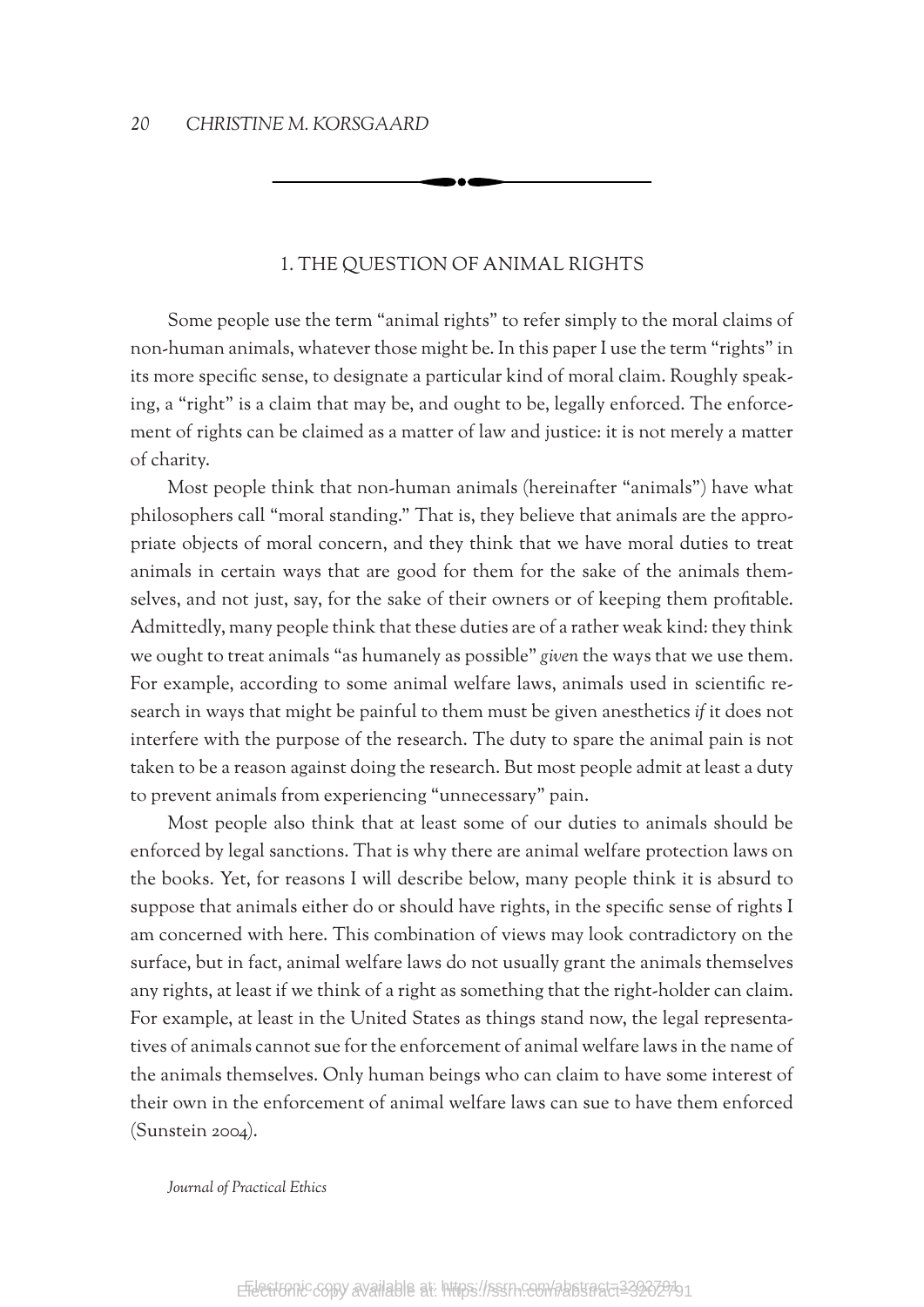#### *The Claims Of Animals And The Needs Of Strangers 21*

In this paper I argue that animals do have rights, but that these rights have a distinctive structure. I say that animals "*do* have rights" rather than merely that they "*should* have rights," because the argument I will give is based on Immanuel Kant's conception of rights, and is therefore in the natural rights tradition, according to which rights are grounded in morality, and can in a sense exist prior to, or independently of, any positive laws that are actually on the books. I will discuss the idea of a natural right further in section three. The distinctive structure of animals' rights is this: Many of our rights are held against individuals, at least in the first instance: either against every individual in a group, as one's civil rights are, or against some specific individuals, as when two people are bound by a contract or a promise. Animals, I argue, have rights that are in the first instance rights against humanity collectively speaking, humanity as a group, to be treated by people in ways that are consistent with what is good for them. The corresponding duties of individuals are derived from the duties we have collectively. I believe that as individuals we also have duties to treat animals well, and in particular to avoid cruelty. But I think that the duties of humanity collectively speaking are in a distinctive way the ground of rights that ought to have legal force.

I will try to demonstrate that there are such rights—rights against humanity collectively—by arguing for another important case of this kind of right. I believe that every human being who is in need of aid in order to survive in a reasonable condition has a right with exactly this structure—a right against humanity, collectively, to ensure the provision of that aid. Both that particular human right and animal rights are traceable to the same fact, namely the fact that humanity, collectively speaking, is in a position to exercise extensive control over the fate of all of the inhabitants of the planet with whom we interact.

## 2. OBJECTIONS TO THE IDEA OF ANIMAL RIGHTS

In this section, I sketch some of the reasons why people are resistant to the idea that animals either do or should have rights. After I have offered my account of why animals have rights I will return to these objections and discuss how we might respond to them.

2.1. Animals are property, and property cannot have rights.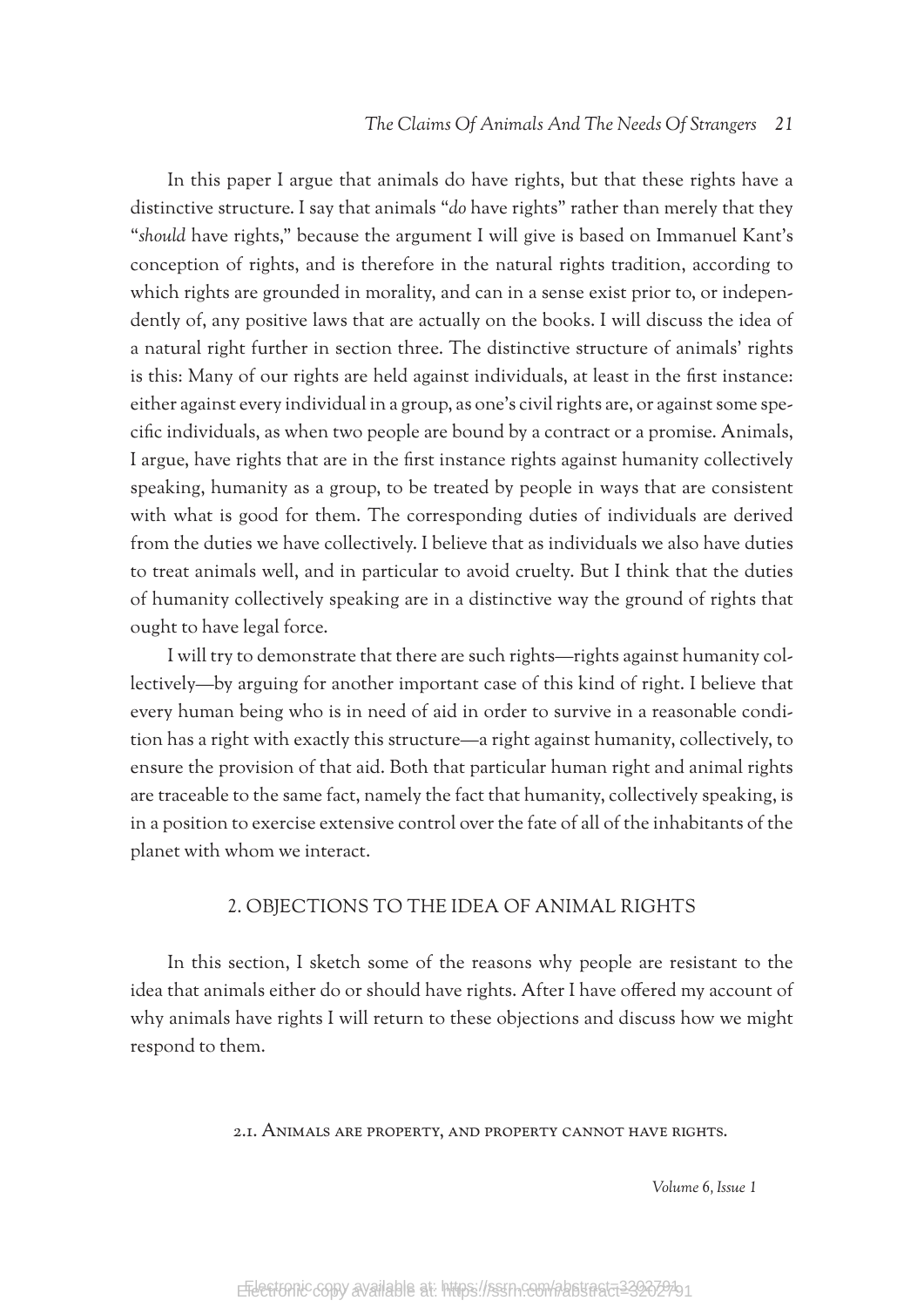Following the tradition of Roman law, legal systems generally divide the world into persons and property, treating human beings as persons, and pretty much everything else, including non-human animals, as property. Persons are the subjects of both rights and obligations, including the right to own property, while objects of property, being by their very nature for the use of persons, have no rights at all. Animals, of course, are traditionally classified as property—domestic animals as the property of individuals or organizations, and wild animals as the property of the state. For obvious reasons, there can seem to be a kind of incoherence in granting rights to property, especially rights against the owners of the property. For this reason, some animal rights advocates have proposed that animals, or that animals with a certain degree of cognitive sophistication—primates and cetaceans perhaps—should be reclassified as legal persons.

To anticipate, the view I advocate in this paper does not call for this kind of reclassification. I think we should reject the legal bifurcation instead, and acknowledge the existence of a third legally relevant category, whose members can have some kinds of rights. Though I do not have space to discuss the issue in depth here, I want to mention one reason why I think this matters. Although people use the term "person" in different ways, I think that we can identify one fairly widely accepted concept of a person that is morally and legally important, and that non-human animals do not fit that concept. Speaking roughly, the concept of a person is the concept of a normatively self-governing being. By that I mean a being who is able to govern her choice of ends and actions by applying standards of rightness and wrongness, and/or of goodness and badness. Only human beings and certain organizations, such as political states, fit that concept.<sup>1</sup> As the ideas I will discuss in connection with the third objection suggest, many of many of our most important rights—those associated with autonomy—spring from the fact that we are persons in this sense. Animals do not share in these rights, so reclassifying animals as persons blurs a distinction that we have good moral and legal reasons to make.

#### 2.2. Rights require a kind of reciprocity of which animals are incapable.

Many people think of the realm of rights as being in some distinctive way a realm of reciprocity. Rights are something we accord reciprocally to each other. To say you

1. For further discussion see Korsgaard 2018, Section 3.2.3.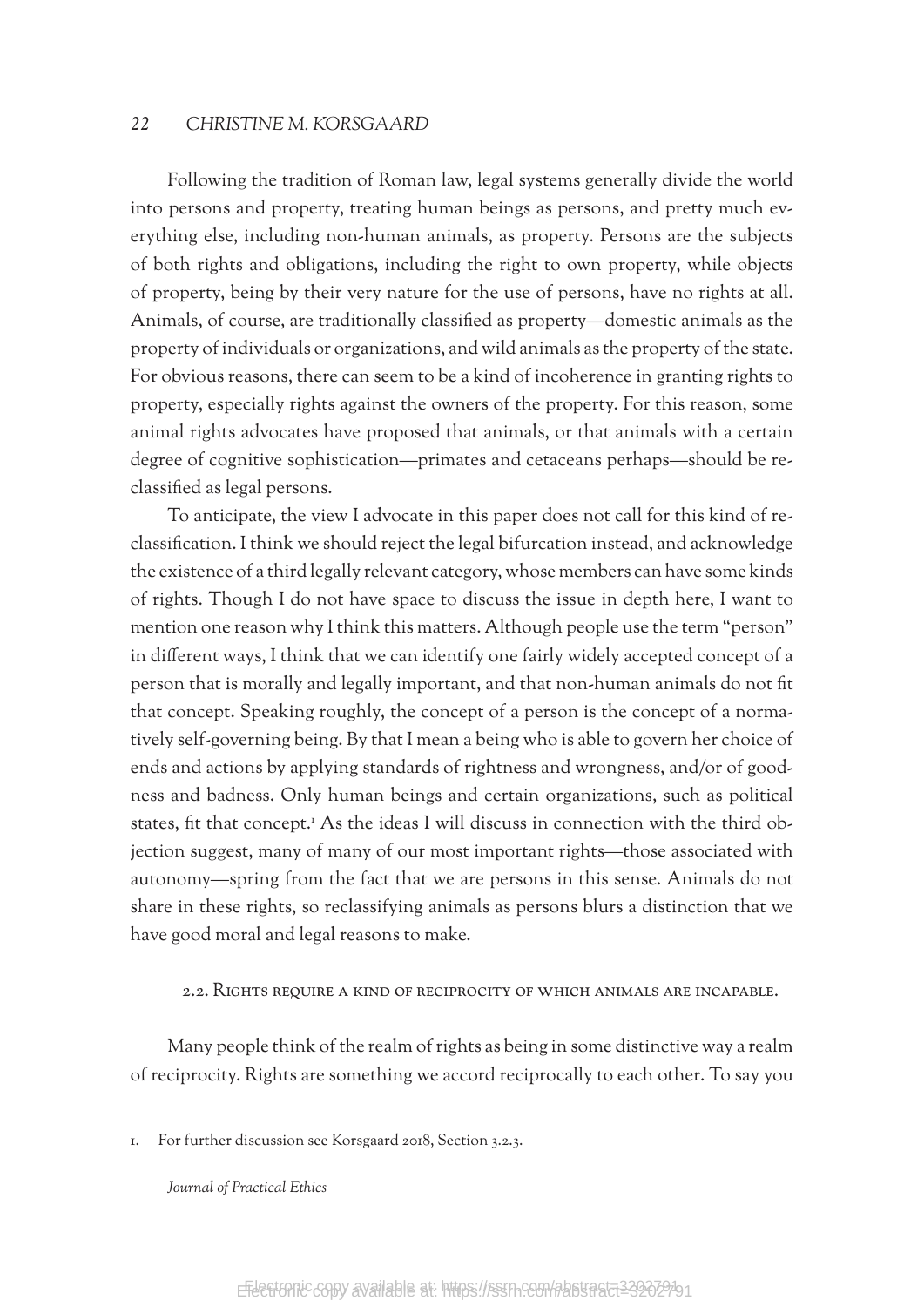have a right implies that you also have obligations, in particular obligations to respect the rights of others.

It can be hard to pin this thought down in exactly the right way. For instance, we might be tempted to think of it as something like a bargain based on mutual selfinterest—I will keep my hands off of your property or your liberties if you will keep your hands off of mine. David Hume argued that animals do not have rights with something like this conception of reciprocity in mind. Hume makes the argument in order to prove that the duties of justice are grounded in considerations of selfinterest and utility. We expect people to conform to the duties of justice only under certain conditions, Hume argues, and those conditions are exactly the ones in which conforming to the duties of justice is useful to all concerned. One of these conditions is an approximate equality of power between the parties to the agreement, which renders it in the interest of all parties to make and maintain the agreement. If you had enough power to completely control someone else, it would not be in your interest to make any concessions to him, and Hume thinks you therefore would not owe him anything. On these grounds, Hume argues that we do not have duties of justice to the other animals:

*Were there a species of creatures intermingled with men, which, though rational, were possessed of such inferior strength, both of body and mind, that they were incapable of all resistance, and could never, upon the highest provocation, make us feel the effects of their resentment; the necessary consequence, I think, is that we should be bound by the laws of humanity to give gentle usage to these creatures, but should not, properly speaking, lie under any restraint of justice with regard to them, nor could they possess any right or property, exclusive of such arbitrary lords. Our intercourse with them could not be called society, which supposes a degree of equality; but absolute command on the one side, and servile obedience on the other. Whatever we covet, they must instantly resign: Our permission is the only tenure, by which they hold their possessions: Our compassion and kindness the only check, by which they curb our lawless will: And as no inconvenience ever results from the exercise of a power, so firmly established in nature, the restraints of justice and property, being totally useless, would never have place in so unequal a confederacy.*

*This is plainly the situation of men, with regard to animals; and how far these may be said to possess reason, I leave it to others to determine (Hume 1975, pp. 190-91).*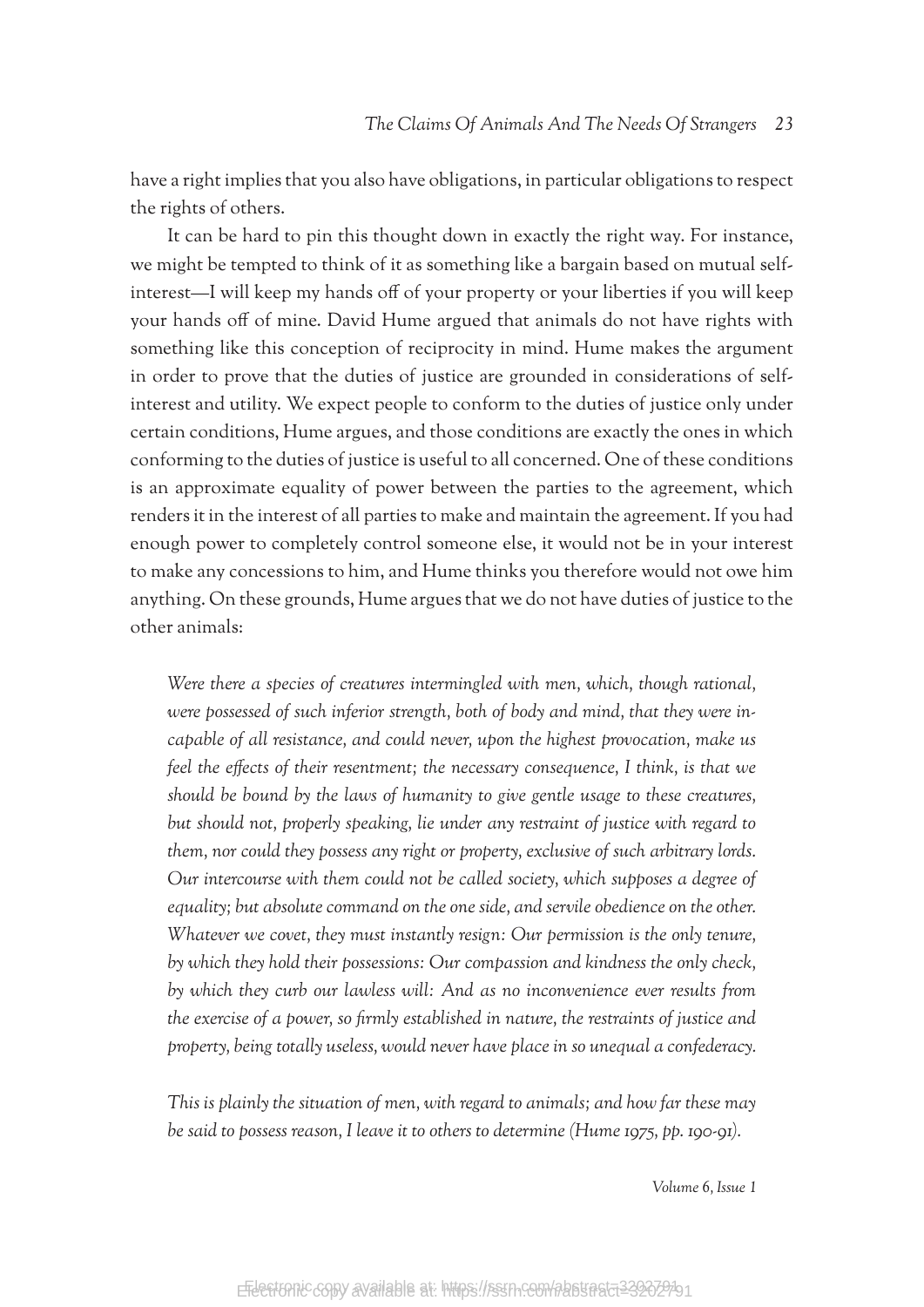But bargains based on self-interest are subject to the free-rider problem: you lose your reason to comply with them when it is in your interest to renege. So this kind of reciprocity cannot ground any strong commitment to upholding the rights of others.

Later I will propose a conception of reciprocity that I think is more to the purpose. But however exactly we understand the nature of the reciprocity involved, we are inclined to view it as essential to rights. Having rights goes along with having responsibilities or obligations; you cannot have one without the other. But non-human animals are not moral beings, and therefore we might suppose they cannot have moral or legal obligations. So we might conclude that they cannot have rights.

> 2.3 The function of rights is to protect autonomy, and animals are not autonomous.

A third and related problem, for some thinkers, is that they believe that the special point of rights, as opposed to other kinds of moral claims, is to secure the liberty and autonomy of those who hold the rights. This is particularly true of thinkers in the natural rights tradition, and of those who uphold the "will theory" rather than the "interest theory" of rights. The interest theory of rights holds that rights exist to protect an individual's important interests; while the will theory holds that rights define a sphere over which an individual has normative control. That sphere consists of those actions she is free to do if she chooses, and the objects of property she may use as she likes. The control is "normative" because others count as wronging her if they interfere with her actions or use her property without her permission. Immanuel Kant, who represents the natural rights tradition, thought of rights as coercively enforceable prescriptions that are essential to maintaining the (equal) liberty of everyone. The use of force or coercion against free rational beings, he argued, is wrong, except when you are using force to protect someone's freedom—to hinder a hindrance to freedom, as he put it (Kant 1996, 6:231).<sup>2</sup> So we may use force or coercion—that is, we may use the power of law—in order to protect equal liberty, but not to promote other ends. John Rawls, to take another example, thought of rights in a liberal society as aimed at securing to each citizen, as far as possible, the ability to pursue her own conception of the good—that is, her own conception of what is worth doing and caring about in a human life (Rawls 1971). According to such views,

2. References to Kant will be given in the usual way by the page numbers of the relevant volume of *Kants gesammelte Schriften*, which appear in the margins of most translations.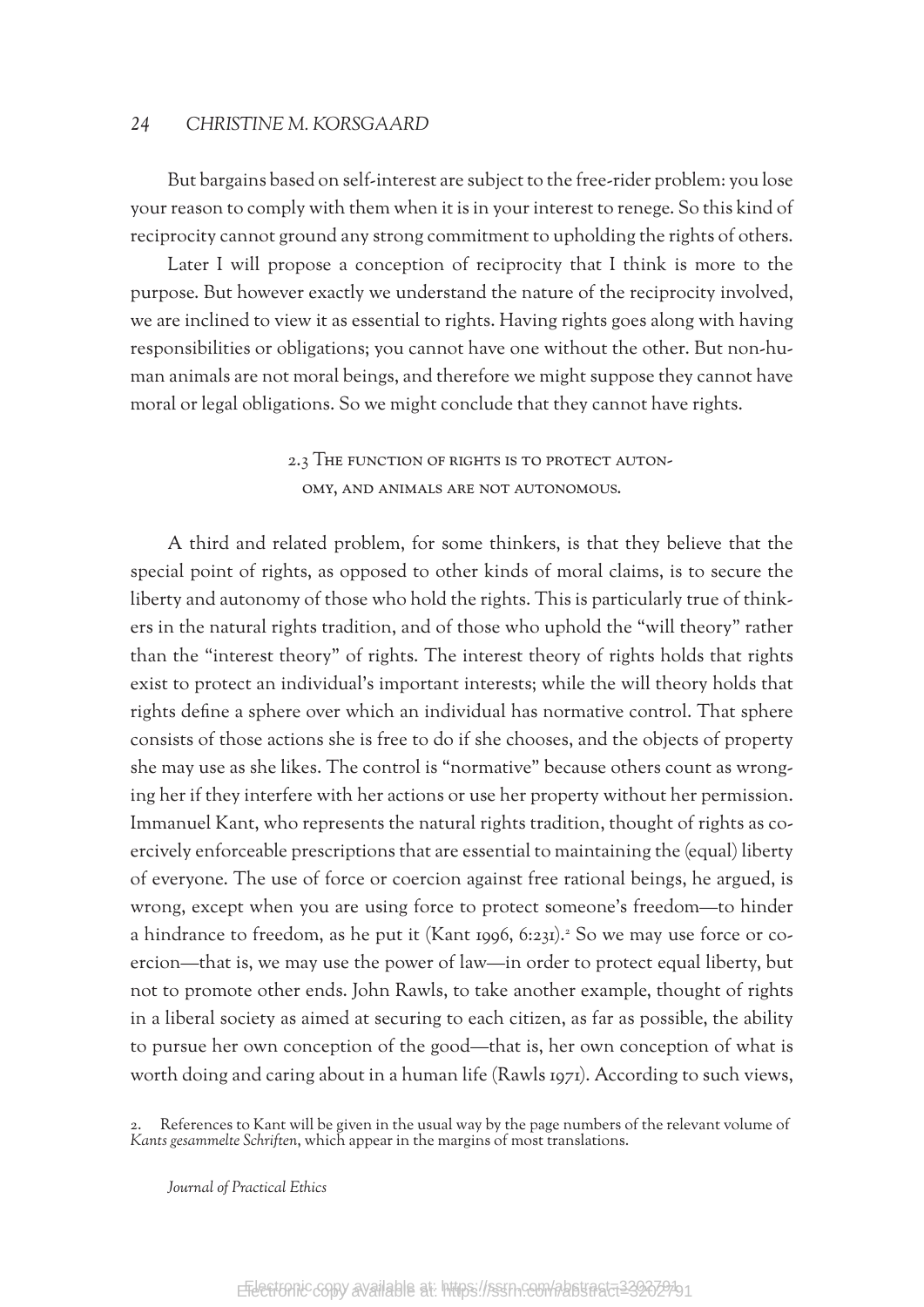rights ensure that we are not bound by restrictions grounded merely in other people's ideas about what is worth doing and caring about. We are bound only by restrictions that spring from the requirement that everyone's liberty or autonomous pursuit of her own conception of the good should be equally protected.

But there is no point in trying to secure political liberty or autonomy in this sense to the other animals. They live according to their natures, not according to their values or their free choices or their personal conceptions of what is good. Nor is there much to be said for granting them what might seem the nearest analog to that kind of liberty—freedom of action in the simplest sense, allowing them to go where they please and do what they want. When animals, either wild or domestic, live within the confines of human society, it is essential both for their safety and ours that they live under a certain degree of human control. So on this showing rights do not seem to be the sort of thing we could intelligibly grant to animals. Rights protect a kind of liberty that the other animals do not and could not possibly have.

> 2.4. The idea that animals have rights has counterintuitive implications about the actions of our ancestors and those now living in the developing world.

There are also worries, perhaps of a more vague kind, about the implications of the idea that animals have rights for humanity's past relations with animals, and, for similar reasons, for livestock farmers in the developing world now. It is natural to think that our duties of beneficence or kindness—duties that we do not usually think of as grounded in rights—are relative to our own resources and necessities. We cannot be required to give more than we can afford. That implies that these duties can change with changing conditions. When we think of our duties to animals as mere duties of kindness or humanity, we can say things that sound sensible about the actions of our ancestors. We no longer need to use real furs to keep from freezing, for example, because now we have indoor heating and artificial fabrics that work just as well. But our ancestors, especially in northern places, could hardly have refrained from wearing furs. We do not need to eat meat nowadays, when we can ship vegetables from wherever they are now growing to places where they are out of season, or keep them frozen until times of need. But this was not always true. We can now afford to be more humane than we once could; and we can make that change without any implied criticism of those who came before us. A similar point can be made about the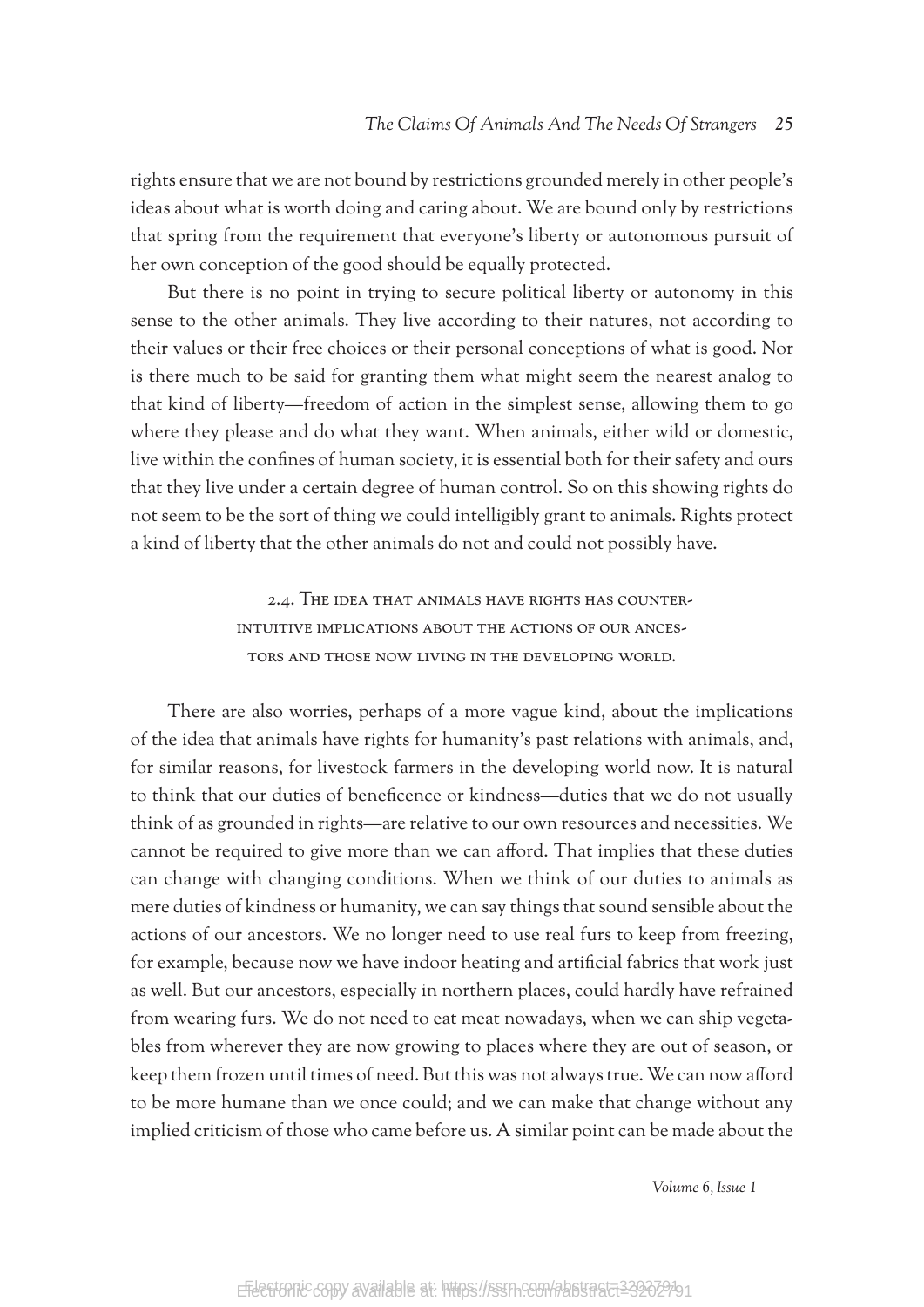impoverished owners of small holdings of livestock in the developing world. They cannot be expected just to give their livestock up. Kindness to animals is a luxury that they cannot afford.

But it is harder to think of a *right* as something that can be balanced against the costs to those who are supposed to respect it. Slave owners, most of us now think, were always wrong, regardless of cultural and economic conditions. No one has the right to treat another human being as property, and no one ever did. Our ancestors had to use furs, eat meat, hunt, and use animals for labor. That is how the human species evolved and came to live all over the planet—by using animals. So if animals have rights, were our ancestors simply wrong to do these things? If that seems counterintuitive, doesn't that show that even if animals have claims on our kindness, those claims do not spring from anything like animal rights?

## 2.5. The idea that animals have rights has outrageous practical implications.

Most importantly, however, the idea of animal rights seems worrisome because of its practical implications. Are all animals going to be accorded a basic right to life, and, if so, are meat-eating and hunting going to be outlawed? Would experiments on animals have to be brought to an end, or limited to those that do not harm the animals? And what about those of our own activities that inevitably hurt or kill animals, even when the purpose of those activities is benign? We kill mice and voles when we drive tractors through the fields on which we grow our vegetables. We kill and injure birds when we put up wind turbines—or for that matter, when we put up windows and power lines. Whenever we use pesticides, we kill not only their targets but other animals as well. Should all such activities be illegal, or legally regulated in some way?

These are controversial questions, and I think that under any reasonable conception of animal rights, the answer to some of them will be "yes," even if those implications do seem outrageous to many people now. But the questions I have just raised lead naturally to further questions that begin to make the idea of animal rights seem not just controversial but silly. If animals have a right to life, for instance, might people be prosecuted for killing vermin that are infesting their homes or their food supplies or for swatting mosquitoes that are trying to bite them? And if animals have rights to life, or rights not to have suffering inflicted upon them, ought we to interfere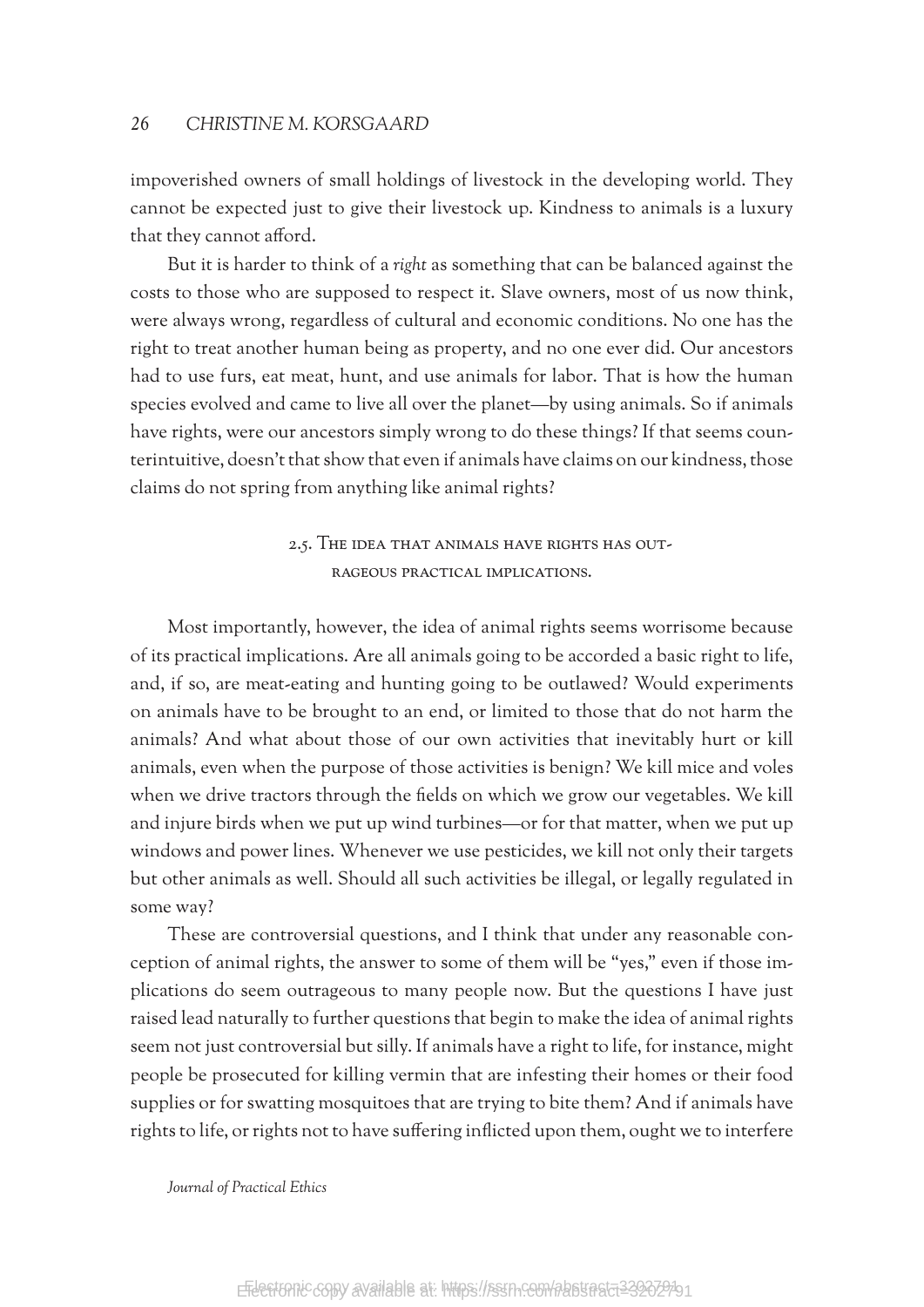between predators and their prey, in the name of protecting the rights of prey animals to escape this form of suffering and death? And must we then find adequate meat substitutes for the predators? Or should we actually try to eliminate predator species altogether—if only we knew how—as Jeff McMahan suggested in a New York Times editorial a few years ago? (McMahan 2010).

There are obvious reasons, based on past experience, to worry about the human competence for tinkering with nature on this kind of scale. But even leaving those worries aside, many people find the idea of our managing nature in this way deeply distasteful, although the reasons are a little obscure. Some of us do not like the idea of living in a completely domesticated world. Some people feel that it is not part of humanity's business to try moralize nature, or even that we do not have the right to. These worries give rise to some rather deep questions about what the human place in nature is, and how we should think about and respond to the amoral character of nature itself.

For all of these reasons, many people think that even if we have duties of kindness and humanity to animals, these duties do not arise from any rights on the part of the animals themselves, and should not be the grounds for giving animals legal rights.

# 3. NATURAL RIGHTS, MORAL RIGHTS, AND PROVISIONAL RIGHTS

Before I challenge that claim, I need to clarify something about the conception of rights I am working with here. So far, most of what I have said has been ambiguous between two claims: that animals *should* have rights and that they *do* have rights. There is a reason for this ambiguity, for there is a problem about what is going on when someone makes the case for a legal right.

Saying that I am arguing that animals "should have rights" has the disadvantage of making it sound as if all I am saying is that there is something to be said in favor of their having legal rights, some reasons that would support the policy of giving them rights. But that may not seem like the correct way to argue for a right, since a right ordinarily functions as a trump and a trump requires something stronger than some considerations in its favor. If I have a right to something, call it X, then you have no right to deprive me of X. My right is supposed to be a *decisive* consideration against your depriving me of X, *however* good your reasons for depriving me of X would be if I did not have the right. So to say that I have a right to X is not just to say that there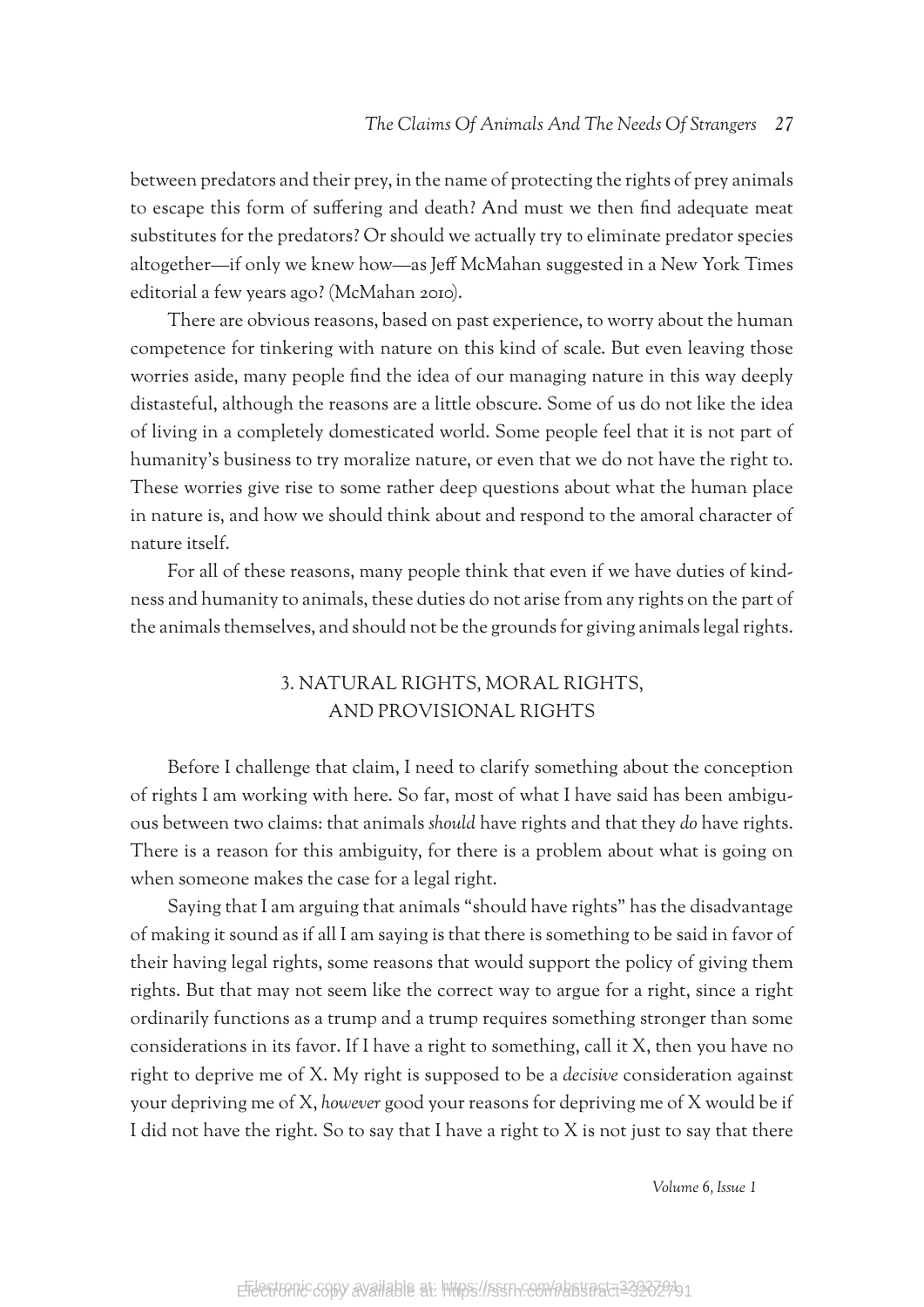is a very strong reason for me to have X: it is to say something about the relations in which I stand to those against whom I claim the right. *However* good others' reasons are for depriving me of X, they will be wronging me if they do so. That includes my relations to society collectively speaking. But if my right is a trump even against society collectively speaking, how can society collectively speaking be in a position to *grant* me the right? When someone claims that she has a right, she is claiming precisely that no one is in a position to deny her that to which she has a right. But if no one is in a position to deny her the right, then it seems as if no one is in a position to grant her that to which she has the right either. What she is saying is precisely that this is not the sort of thing that others may withhold *or* to grant, however good their reasons. Consider, for instance, the idea that a nation might give its slaves a right to their freedom. Is another human being's right to her freedom something that it is ours (all of us? the rest of us?) to give? How can society give someone his freedom, if it was already his own by right?

Some philosophers propose to deal with this problem by invoking the idea of a "moral right" and saying that moral rights are the grounds on which we should establish legal rights. That enables them to split the difference—the moral rights *do* already exist in the nature of things, even if the legal ones do not. Then we can say that what society does when it enacts laws protecting people's rights is not granting them rights they did not already have, but protecting their moral rights by making them legal and so coercively enforceable.

That can sound sensible until we remind ourselves what exactly a right is. A right, at least according to Kant and others in the natural rights tradition, is—by definition—a claim that may legitimately be coercively enforced. You have a right when you have a claim on others to act in a certain way and it is morally legitimate for you (or for society on your behalf) to defend yourself with the use of force against violations of that claim. Not all moral claims, we believe, may be coercively enforced. I cannot sue you for hurting my feelings or being rude to me or have you thrown into prison for breaking my heart, though you should not do these things. I cannot have you arrested if you fail to open a door for me when my arms are full of packages or to help me change a tire by the side of the road. How do we draw the distinction? Some philosophers would argue that the distinction should be drawn on pragmatic or consequentialist grounds: on whether the costs of coercive enforcement are worth preventing wrongs of this kind. Kant, however, believed that the distinction is based on principle. We have already seen what the principle in question is: we may coercively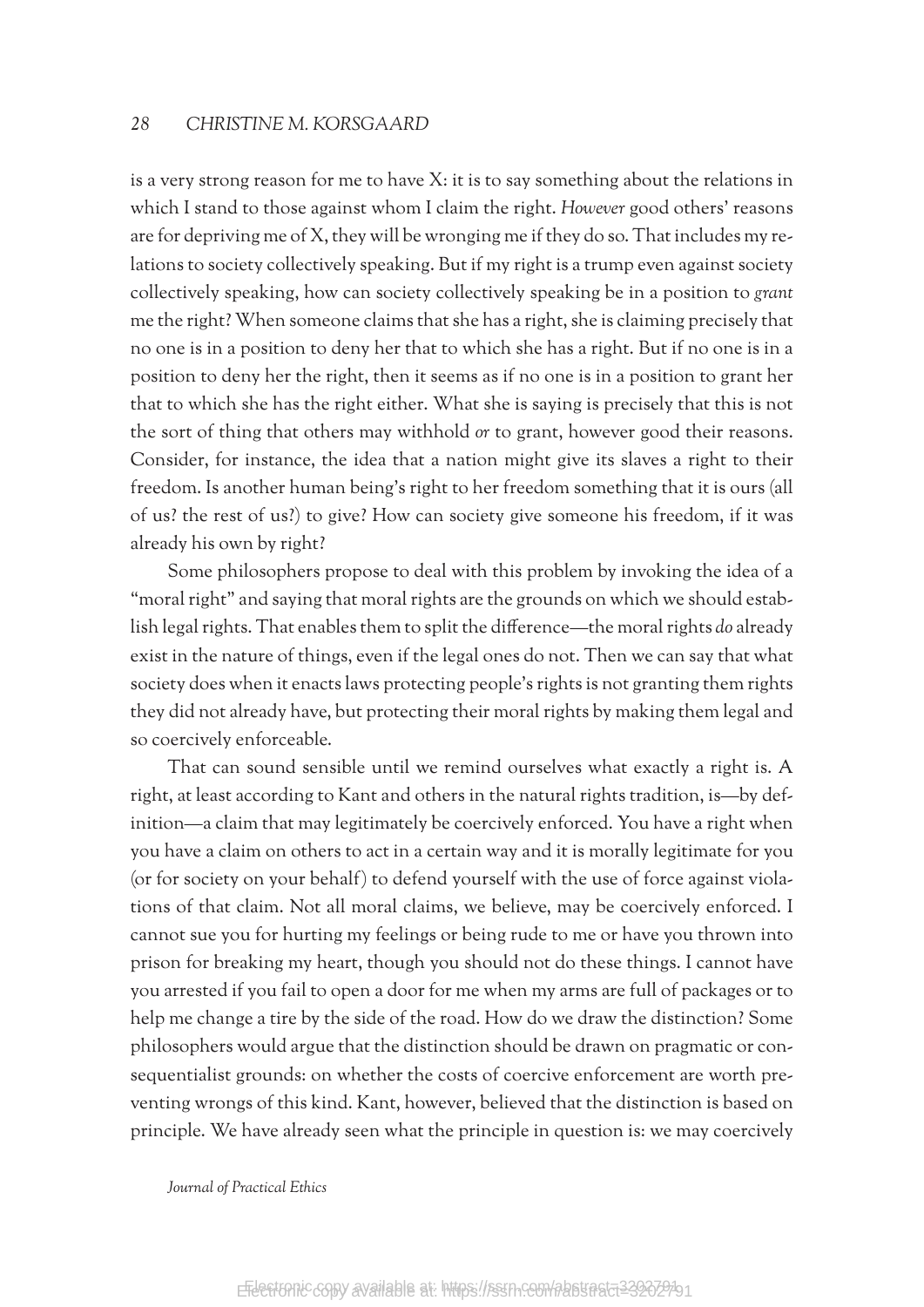enforce a claim only when we are "hindering a hindrance" to freedom. According to Kant, I am free when I can pursue my own ends and in doing so I am not subject to the wills of other people, that is, they may not legitimately just decide to interfere with my actions or prevent me from pursuing my ends. I am not made subject to your will when you try to break my heart, for I am perfectly free not to care. I am not made subject to your will when you fail to open a door for me, for that does not stop me from going through the door. But I am made subject to your will when you enslave me or make use of my person or my property without my consent. So my claims against these actions are coercively enforceable—that is, they are rights.

This account of what makes a moral claim one of *right* makes trouble for the proposed use of the distinction between moral and legal rights. It follows from it that if there are any rights, there is a sense in which they *already* have the status of law: that is, they may legitimately be coercively enforced. This, after all, is why we think it can sometimes be morally legitimate for people to fight even their own governments for their freedom: because they have a coercively enforceable right to that freedom even if there is no positive law upholding it. On this view, natural right is underwritten by "natural law." So the state cannot be seen as making it possible to coercively enforce a claim that is already there, since the claim was not only already there, but already coercively enforceable too.

Now this may not seem like a big problem. For of course there is still a question about the relation between law in this natural sense and the positive statutes that are actually passed by some political society. So why shouldn't we say that a state that makes a law establishing a right is simply acknowledging a natural right that is already there, by making its own laws match the natural laws?

But there's a problem with this too, which was brought out first by Thomas Hobbes, and then, following him, Kant. They pointed out that there is a sense in which rights do not exist even *morally* until laws upholding them are enacted by political society. After all, to say that you have a moral claim of right is not only to imply that you are entitled to defend your claim with force. It is also to imply that people have a moral obligation to respect your claim. But Kant and Hobbes argued that no one can be morally obligated to respect my rights until he has some guarantee that I will respect his rights. For if I force you to respect my rights without giving you a guarantee that I will respect yours, then I am putting you in a position where you are subject to my will and so are unfree. As Hobbes put it, a person who respects the rights of others when they do not respect his "would but make himself a prey to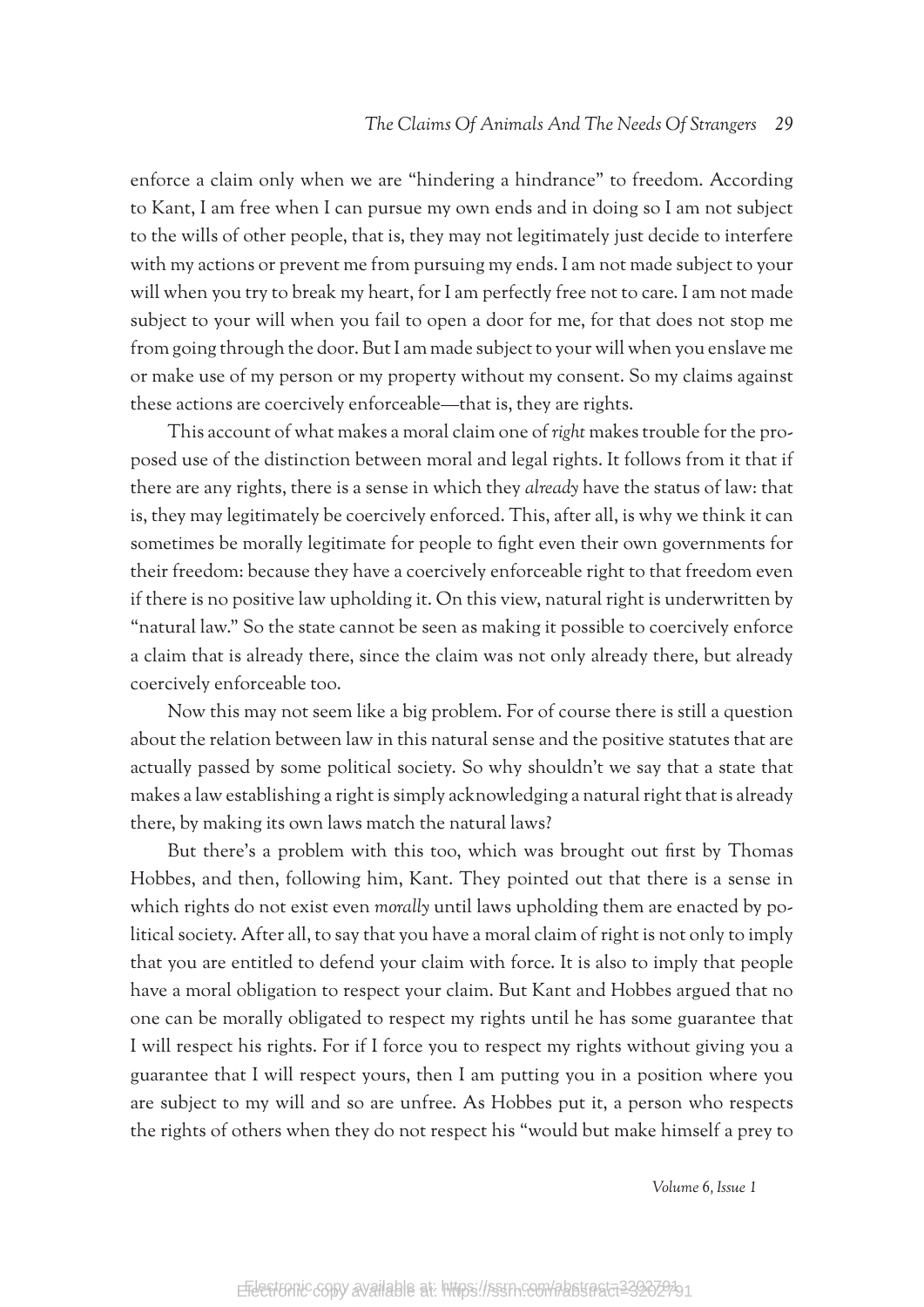others, and procure his own ruin." Kant agrees: "No one is bound to refrain from encroaching on what another possesses if the other gives him no equal assurance that he will observe the same restraint towards him." (Hobbes 1994, Part 1, chapter 15, p. 9. Kant 1996, 6:307). Hobbes and Kant argued that it follows that no one has a duty to respect *anyone's* rights until some mechanism of enforcing *everyone's* rights is in place. Since a right implies a duty on the part of others to uphold that right, and others cannot have that duty unless their rights are upheld as well, rights occupy what we might call interpersonal space—my rights and yours can only be realized together. Notice that this explains one of the intuitions about rights that I mentioned earlier: that there is something essentially reciprocal about rights. Rights are reciprocal in the sense that the full realization of my rights depends upon the full realization of the rights of others. It follows that whenever you claim a right, you commit yourself to respecting the rights of others.

Kant argued that it is only the political state that can provide guarantees of the enforcement of everyone's rights. So if I say, "I have a right to X," I make a demand on others that I am not in a position to make unless we live together in a political state: claims of right presuppose the existence of the political state, that is, it presupposes our membership in a collective body committed to upholding the rights of all. Claims of right presuppose this even if we are in a pre-political "state of nature" and the political state exists only in idea. So when I claim a right in the state of nature, I commit myself to supporting the existence of a political state. According to Kant, this means that we have a duty to live in the political state. Our rights in the state of nature, are, as Kant put it, "provisional." They exist in the sense that we have the right to defend them, but not in the sense that anyone else has a duty to respect them. It is only when the state is actually formed that they become, again as Kant put it, "conclusive."

Kant's distinction between provisional and conclusive rights explains the status of natural rights better than distinction between moral and legal rights does. Provisional rights are in one sense already "legal" rights, since the right-holder is morally entitled to coercively enforce them. In another sense, however, they are not yet quite moral rights, since no one else is obligated to respect them. What society does when it legalizes a right is neither to grant the right holder something that is already his own and not society's to give, nor to acknowledge a merely moral right that is already there by making it enforceable. What society does instead is to *realize* a right whose existence is *essentially* incomplete or imperfect in the state of nature.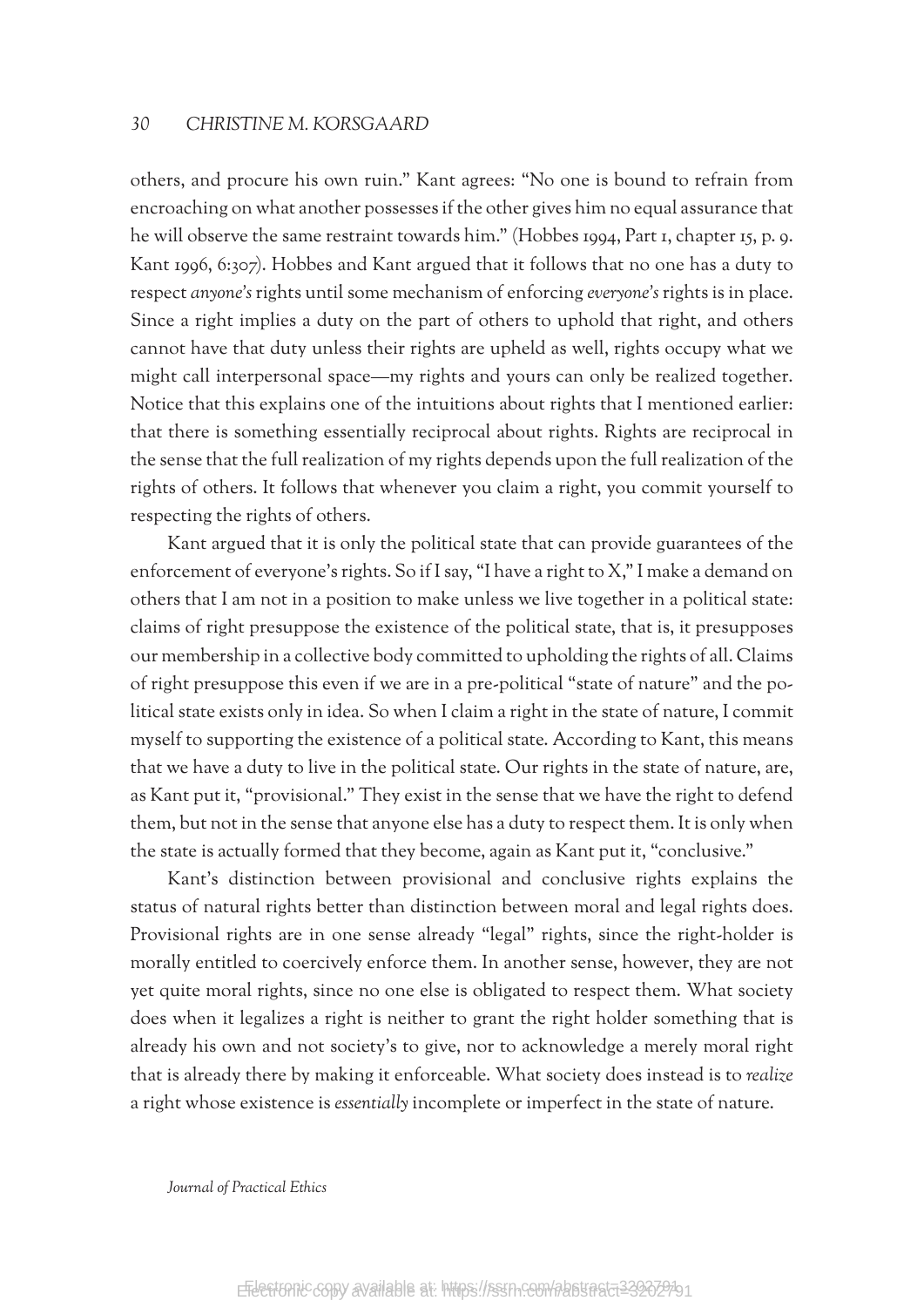## 4. PERFECT AND IMPERFECT DUTIES

With that conception of natural rights in view, I now want to return to the question of what our obligations to the other animals are. What exactly is the difference between saying that human beings owe a moral duty of humanity or kindness to the other animals, and saying that animals have a right—that is to say, a natural right, in the sense I have just defined—to be treated in ways that are consistent with their good? The tradition of moral philosophy supplies us with one fairly standard way of thinking about this difference: in terms of the distinction between perfect and imperfect duties. As the distinction is normally understood, it goes something like this: A perfect duty is a duty to do some particular action. It is what is nowadays called a *directed* duty, meaning that it is owed to someone in particular, someone who is *wronged* by its omission. A standard example of a perfect duty is the kind of obligation we incur through an act of our own, like making a promise. If I make you a promise, I owe you the act I promised to perform, and I wrong you if I fail to perform it. The duties of justice are generally considered perfect duties. Here what is owed is often omission rather than action. If you violate one of my rights, you have wronged me by performing that act, which you ought to have omitted.

We have an imperfect duty, on the other hand, when we are obligated to do some general kind of action, but the duty is not specific about exactly which actions we should do, and it is not owed to anyone in particular. Many of us think of our duties of charity as taking roughly this form. We ought, we feel, to do something for those who are less well off than ourselves, but it is entirely up to us what form the giving takes and exactly to whom we will give. You can give volunteer time if you do not have much money, or money if you do not have much time. You can give to Oxfam or the Red Cross or you can micro-finance would-be entrepreneurs in third world countries. Or you can give spare change to homeless people sleeping in doorways on the street. For that matter you can give your spare change to one such person and give nothing to the next. All of that is entirely up to you. But no homeless person or charitable organization has a particular claim on you. No such individual is entitled to feel wronged or to drag you to court if you choose not to give to him. Imperfect duties, in short, do not correspond to rights.

The picture that results is a familiar one. There is a realm of justice in which we can make claims on one another. If those claims are not met, someone has been wronged. The duties of justice serve mainly to protect our freedom or autonomy and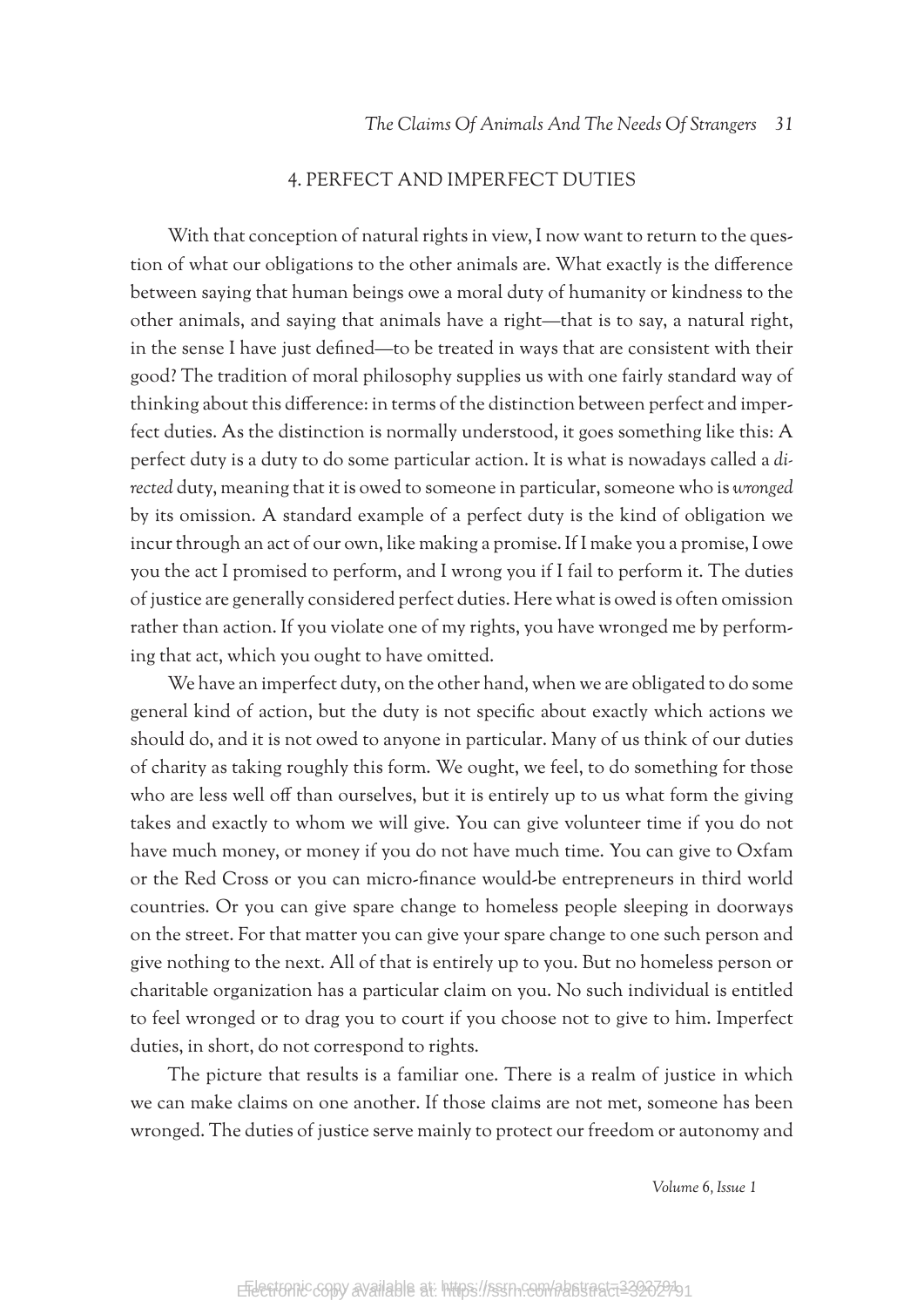the rights in which it is embodied. But a good person, a well-motivated person, will go beyond meeting the demands of justice. She will want to promote the good of others as well as to respect their rights, and so will engage in acts of charity, kindness, and beneficence. These actions cannot be required of us by law, but a good person will want to do them. It is into this category, according to this traditional story, that the morality of both kindness to animals and of charity to strangers falls.<sup>3</sup> This is the picture I wish to challenge.

## 5. IMPERFECT DUTIES vs. IMPERFECT RIGHTS

Nowadays many people would call this story into question. One worry concerns the duties of rescue. If you are driving down a deserted road and encounter someone who has been injured in a car accident, your duty to help him seems to be a duty of beneficence. You are concerned with promoting his good, not with protecting his freedom. But you do not seem to have the discretion supposedly associated with the imperfect duties of beneficence. You cannot just choose either to help or not as you please in the way you can (supposedly) choose to give money to a particular homeless person on the street or not as you please. Of course if stopping would put you in some sort of danger, or if you are even now rushing someone else to the hospital, then we might think you do nothing wrong in not stopping to help. But short of that, it seems as if you owe it to the injured person to stop, and as if you have wronged him if you just drive on by. So there seems to be a required action and a specific person who will be wronged if you do not perform it—the characteristics of a perfect duty.

We might try to argue that the duties of rescue, unlike ordinary duties of charity, simply are perfect duties. But Peter Singer has famously argued that our duties of charity to distant strangers often have the same features as the duties of rescue (Singer 1972 and 1997). There are people in third world countries in conditions of famine or extreme poverty who are dying right now. Assuming that there is simply not enough charity already on offer to cover all the need, a small donation, not costly to you, could make the difference of life and death to one of these people. It is not clear which one, of course, so there is no particular person who can accuse you of wronging him if you do not make the donation. In that respect, the duty looks imper-

<sup>3.</sup> You might think that the duty of kindness to animals doesn't fit the category of imperfect duty because cruelty to an animal plainly wrongs that animal. But this ignores the fact that on this tradi-<br>tional conception, hurting or killing an animal just isn't counted as cruelty in the sense that violates duty if people deem it "necessary."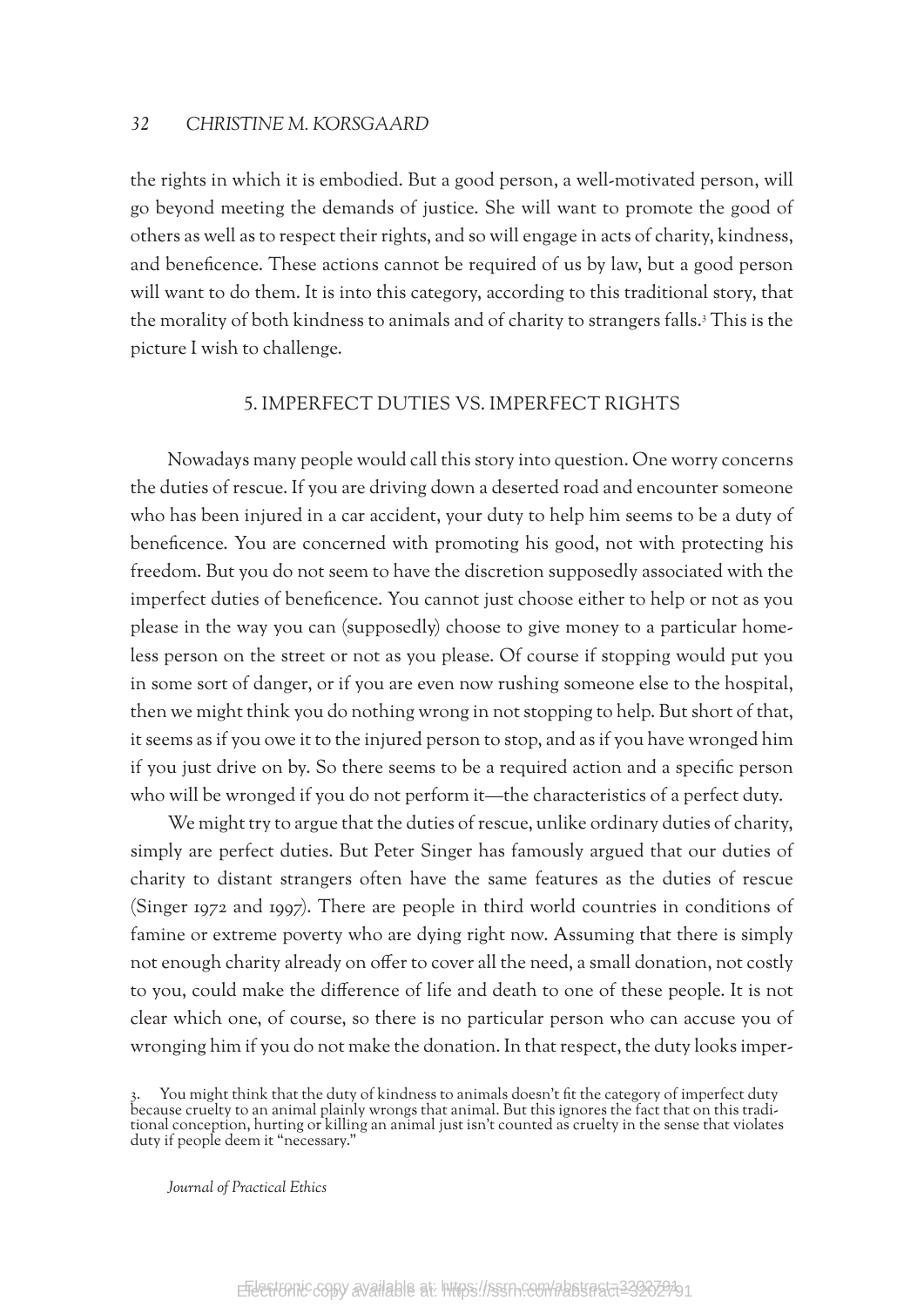fect. But in other ways, it looks just like the more local case of rescue—someone will die or be harmed if you do not act—and that seems to make it a perfect duty.

This suggests that there is something wrong with the distinction between perfect and imperfect duties. Imagine a reasonably affluent society in which most people are entirely well motivated—good, genuinely charitable people. If it were really true that it is entirely a matter of discretion to whom each person gives, and exactly when and how, then someone could starve or die of an injury in their midst, without anyone doing anything wrong, simply because no one happened to choose him as the object of their charity.

Faced with this sort of problem, I think we should take a look at a different possible way of understanding the duties of beneficence—not in terms of the idea that benefactors have an imperfect duty, but in terms of the idea that those in need of aid have an imperfect right. The early modern philosophers who introduced these categories into our moral thinking often write as if an imperfect right were just the right correlative to an imperfect duty. But in fact it matters which of these ideas we take to come first.

Suppose we take the fundamental moral fact here to be that each of us, individually, has an imperfect duty to help others. It is not owed to anyone in particular. Is it owed to anyone at all? There seem to be two possible answers. First, it is not owed to anyone, but is an undirected duty. Or perhaps it is owed in some vague way to "the needy." Apparently, then, it is the needy, taken collectively, who hold the correlative imperfect right, and the needy, taken collectively, who are wronged if it is not met. Either way, the analysis seems inadequate to the case: it is individuals, not just this group, who are wronged if their need is ignored.

But suppose instead that we take the fundamental moral fact to be that of an imperfect right. Then we can say that *every* person has a right to, say, adequate sustenance, and to care when sick or injured. But the right is "imperfect" because it is not clear who among us owes it to him, or exactly how the need is to be met. Who then holds the correlative imperfect duty? The parallel answer is that it is all of us— the members of the group taken collectively—who have a duty to ensure that everyone among us gets help when he is in need.

I am not the first to point out that assigning the duty of aid collectively to a group explains some other intuitions that many of us have about this kind of duty (Murphy 2000). In particular, it explains the intuition that for each of us who does have enough to help others, there is something like a "fair share" of charitable contributions, a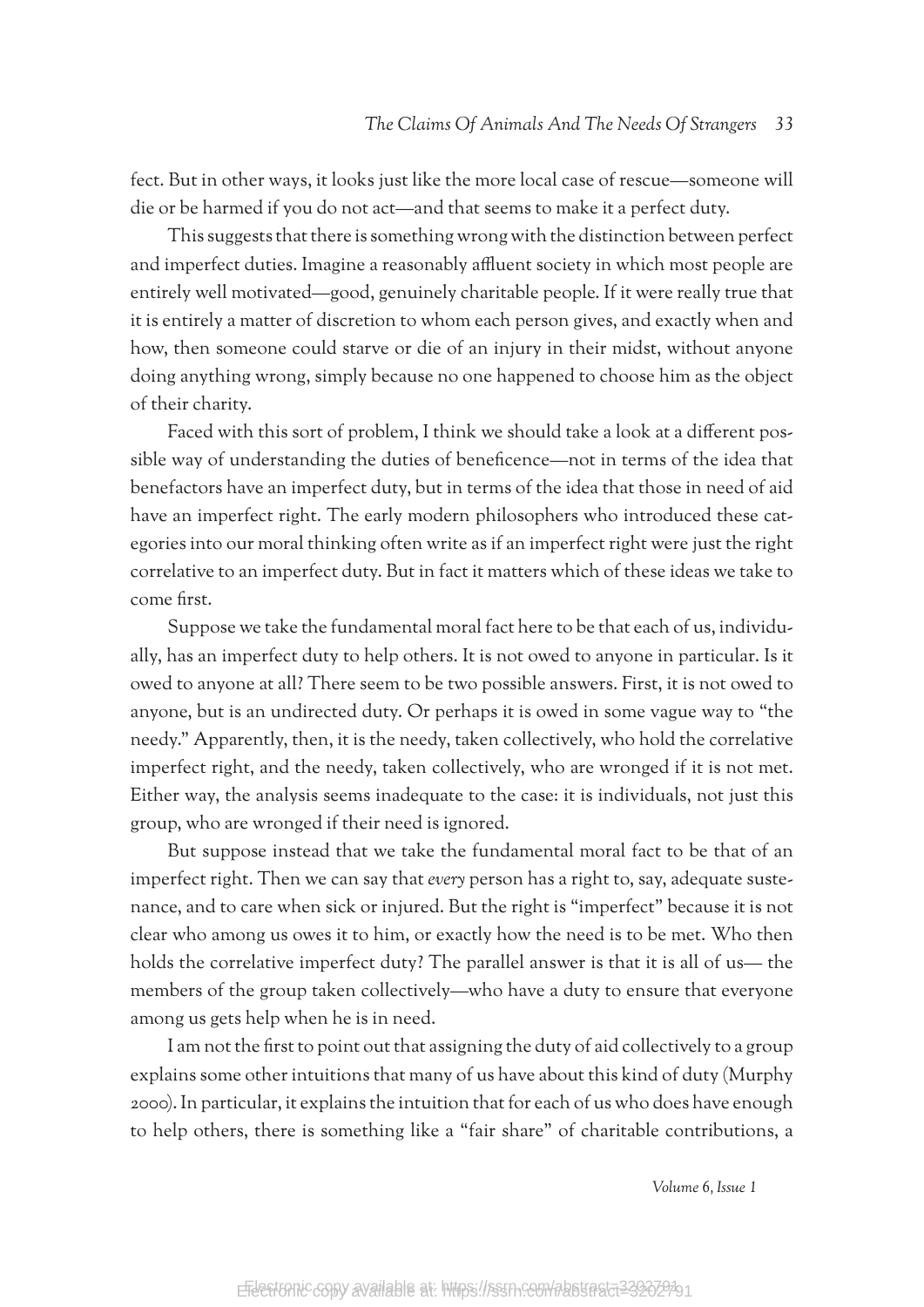proportion of the total need that she should be expected to meet, given her level of wealth and income. If others in the group do not give their fair share and you do, then not only those who remain in need but you also are in a sense wronged by them. It also implies that the duty of each of us is not, at least in the first instance, to give enough to charity to support all of the unmet need that we possibly can. Instead, our most immediate individual duty is to try to organize the group in such a way that all unmet need will be met. Speaking roughly, this means that taking political action to realize better conditions, where possible, may be just as good as or better than trying to solve the problem of unmet need through extensive charitable giving.

I believe that the idea that each of us has an imperfect right to aid, should we come to need it, makes much better sense than the idea that each of us has an imperfect duty to give such care to some unspecified people. It implies that if people among us suffer or perish for want of aid, those individuals have been wronged. The "imperfection" of the right rests in the fact that it is hard to pick out any particular individual who is responsible for the wrong or for correcting it. But it seems perfectly reasonable to say that society, or humanity taken collectively, has failed to uphold the right of this needy person to assistance, and so has done wrong.

That is, it seems reasonable to say this if is possible to have a right as against a group or collective in the first instance, a right that does not arise from one's rights against the individuals in the group. We can only have a right against a collective if the collective can have the correlative duty. So before we can ask whether there really is an imperfect right to aid we must address some questions about how a collective can have a duty.

#### 6. CLAIMS OF RIGHT AGAINST COLLECTIVES

For some entity to have a duty—to be required to do something—that entity must be an agent. On most accounts of morality, and certainly on Kant's, it must be a rational agent, one who is capable of thinking and making decisions based on reasons. In particular, the rational agent must be capable of recognizing that it has duties and responding to the fact that by doing them. How can a collective or group of people have a duty, on this account?

Like many philosophers, I think there is no problem in recognizing that groups of people can form collective agents in this way. Groups can think when their members can think, and when they can also talk and debate, which amounts to thinking to-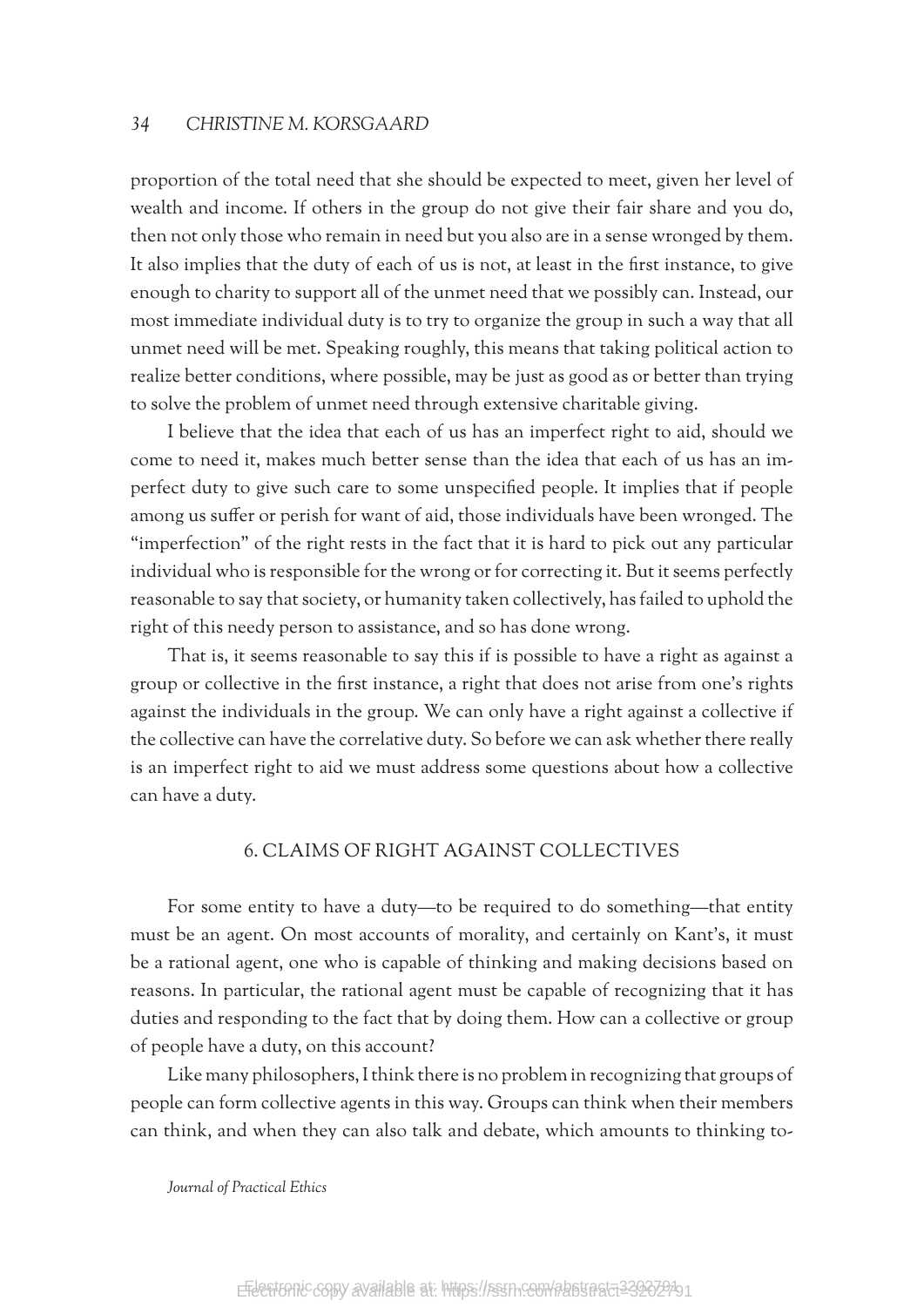gether. They can act—not just individually but as a group—when they have procedures for making and enacting decisions that makes those decisions and actions count as the decisions and actions of the group. Political states are collective agents in exactly that sense. A political state thinks through the thoughts of its citizens and legislators when they debate public issues, makes its decisions by voting and passing laws, and enacts its decisions by enforcing those laws. The enforcement of the law counts as the action of the state. It also acts as a collective agent when its duly elected representatives, or otherwise legitimate leaders, perform actions in their official roles that the laws entitle them to do. That's what happens when one country declares war on another, for instance. That is something that the country, considered as a collective agent, does.

So it is possible for a group to hold a duty corresponding to a right. But of course, humanity, taken collectively, is not at present such an organized group. We have no mechanism for making decisions that makes those decisions count as the decisions of humanity, collectively speaking. But Kant's conception of natural right shows us that a right can exist *provisionally* against a group that as yet exists only in idea, so long as the group is one to whose existence those who claim the rights are committed. Suppose all human beings must claim rights, perhaps including rights to enough of the world's resources to survive in reasonable conditions. And suppose that, as Kant thinks, this commits each of us to the existence of a collective body dedicated to upholding the rights of everyone. Then that collective body, by virtue of the commitments of its own members, exists provisionally itself. In that case it is possible for individuals to have an imperfect right against that collective body itself. So we each *could* have an imperfect right to aid, owed to us by humanity collectively speaking.

But do we? In the next few sections I will argue that we once we understand the implications of the grounds of property rights, at least as Kant understands them, we will see why we cannot have rights to our own property without also having a duty to share it with others when they are in need.

#### 7. THE GROUND OF PROPERTY RIGHTS

Kant, as I mentioned earlier, thought that the function of rights is to protect the freedom of everyone, and he thinks freedom itself is something to which every individual has a right. Among the rights he thought necessary for the protection of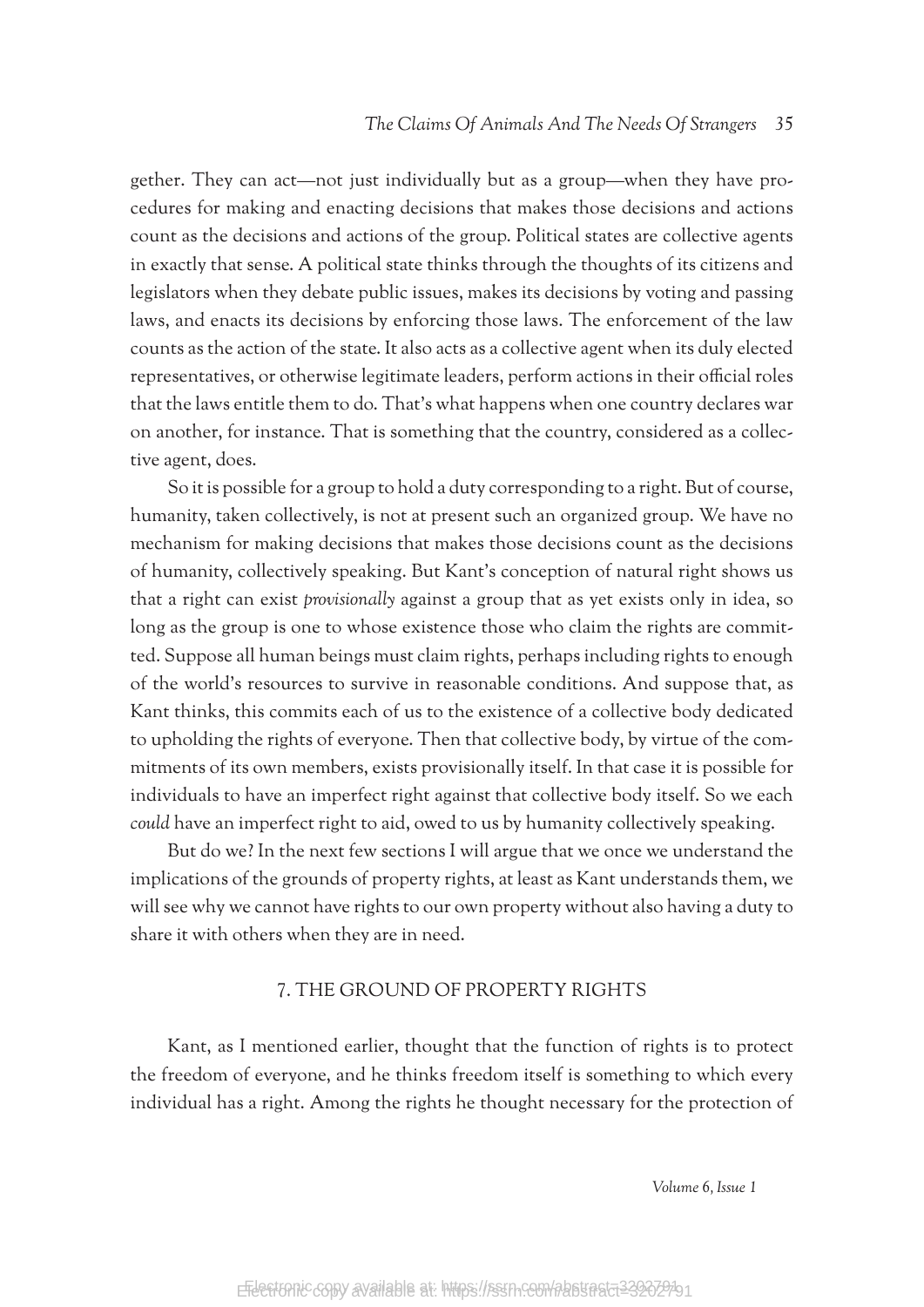freedom is the right to claim things as our property: we can claim bits of the land and its products as our own. His argument for this comes in steps.

First, imagine you are living in the state of nature and you pick an apple off an unowned tree. If anyone attempted to prevent you from doing this, he would have to interfere with you physically—grab you by the wrist, perhaps, and tear the apple from your hand. This would be inconsistent with your freedom—he would be using force to try to prevent you from acting, and you would therefore have the right to resist. You would be hindering a hindrance to your freedom. It follows that you have a right to eat the unowned apple, to make it your own by consuming it, simply because no one has a right to prevent you from doing so.

But that only shows we have a right to otherwise unowned things when they are in our physical possession. Kant thought that it must also be possible to have rights to objects even when they are not in our physical possession—that is, to own them. If it were not possible to do that, we could not make free and effective use of any natural resources that we cannot immediately consume or keep at all times in our physical control. The point is perhaps most obvious when we think about the use of the land, the primary object of "property" in Kant's theory. I cannot grow beans on a piece of land if you are free to rip them out and plant wheat there whenever I am not actually in physical control of the land we both wish to use. So without property rights, we could not use natural resources effectively without being subject to the wills of others who might compete with us for the use of those resources. In effect it would render the use of natural resources for anything except immediate consumption impossible. Kant thought this would be inconsistent with our freedom. Therefore Kant concluded that we must all agree that it is possible for an individual to claim ownership in the land and its products, where ownership is a normative relation that goes beyond physical possession. It is a right, a kind of extension of our original right to freedom ( Kant 1996, 6:246-255).

As we saw in section three, however, so long as we remain in the state of nature, these rights are necessarily "provisional." They cannot be made "conclusive" until we come together into a political state, which will guarantee that the rights of all are upheld. This would be true as a conceptual matter even if the natural world offered itself to us in neatly bundled lots with fences already around them, but of course it strengthens the argument when we recall that there will always be disputes about the exact contours of our rights. Do the oranges falling from your tree into my yard belong to you or to me? May I put on a dam on the river as it flows through my land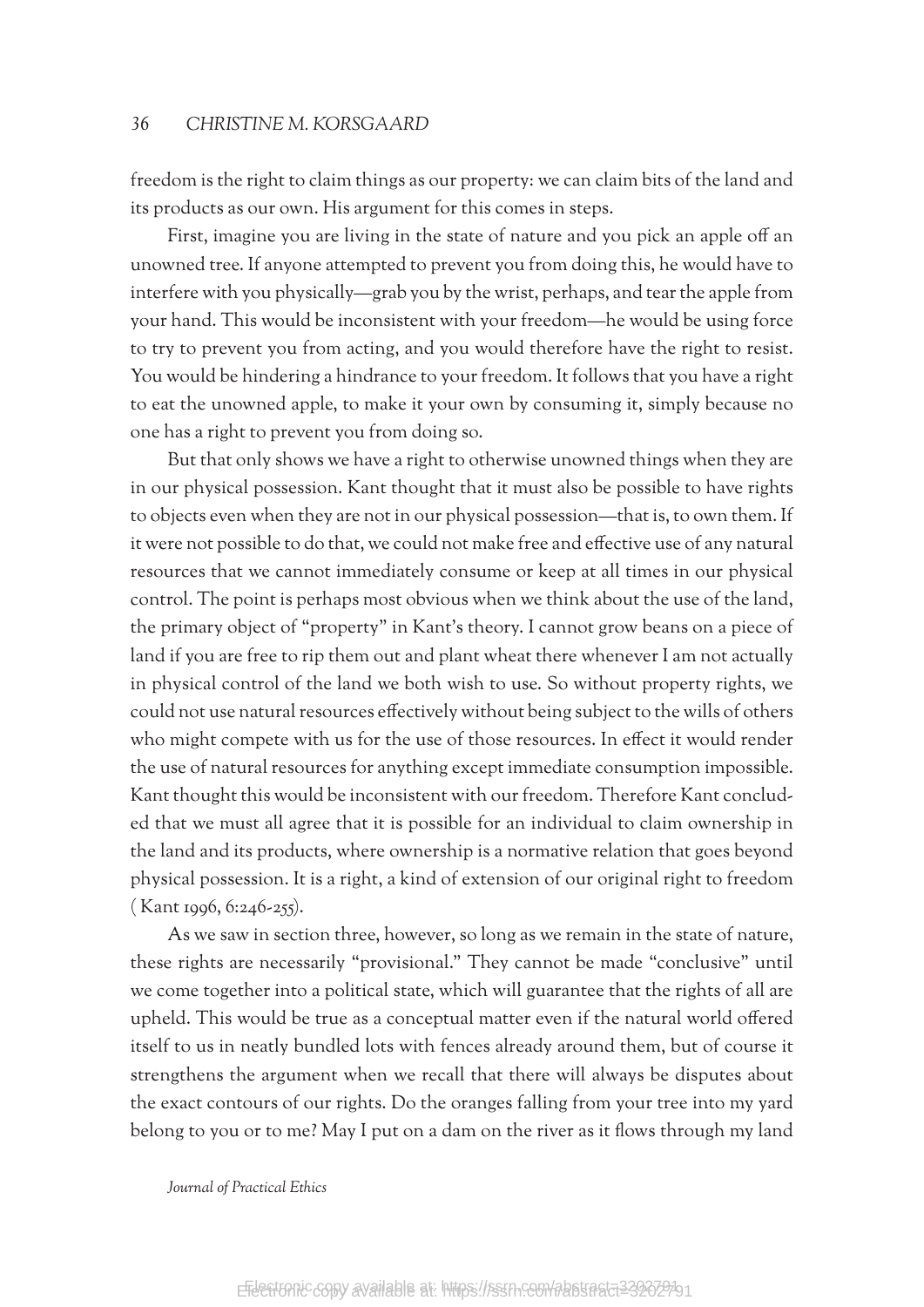without regard for the effects on the water supply when the river reaches you? Such disputes can only be settled legitimately by laws we make together; otherwise one of us will be unilaterally imposing his will on the other: our relations will be relations of power rather than right.

Kant took the argument to imply that those who live on adjacent territory have a duty to organize themselves into a political state. It is people who live in proximity who make claims of right against each other, and who therefore form the group against whom an individual right is held. In more modern terms, participation in a shared economic system may be a more relevant form of proximity than shared territory. But Kant was also keenly aware that ultimately, all territory is adjacent, and that applies to economic systems as well. The Earth is round, as Kant liked to emphasize, and human technology conquers the mountains and the deserts and the sea, breaking down the barriers between us (Kant 1996, 6:311, 6:262). So, ultimately, a claim of property right is a claim against everyone else who can claim rights: a claim at least against every other human being. And that means that ultimately, whenever we claim a right, we presuppose the organization of the whole human race into an organized body dedicated to upholding and protecting the rights of everyone, and commit ourselves to membership in that group.4

# 8. COMMON POSSESSION AND THE RIGHT TO BE WHERE YOU ARE

Before I can explain why this leads to an imperfect right to aid, it will be useful to revert to the question of animals for a moment. I have explained why Kant thinks it must be possible for us to acquire rights in the land and its products—why we must be able to own property. In the past, philosophers have taken this kind of story also to show that we are able to claim the other animals as property. But why exactly should that be?

In the traditional doctrines of rights developed in the seventeenth and eighteenth centuries, especially in the theory of John Locke, it is perfectly clear what makes it possible for people to claim property in the other animals. It is a view,

<sup>4.</sup> What I've just said may seem to imply that everyone who claims a right is committed to the ex- istence of a world government. I think that it does imply that, but Kant, notoriously, held back from drawing that conclusion, for reasons that are not perfectly clear. He did, however, think that claims of right commit us to membership in some sort of collective body dedicated to upholding the rights of everyone—he thought it could be something like a non-coercive League of Nations. I leave the question to what sort of collective exactly we are committed to one side here.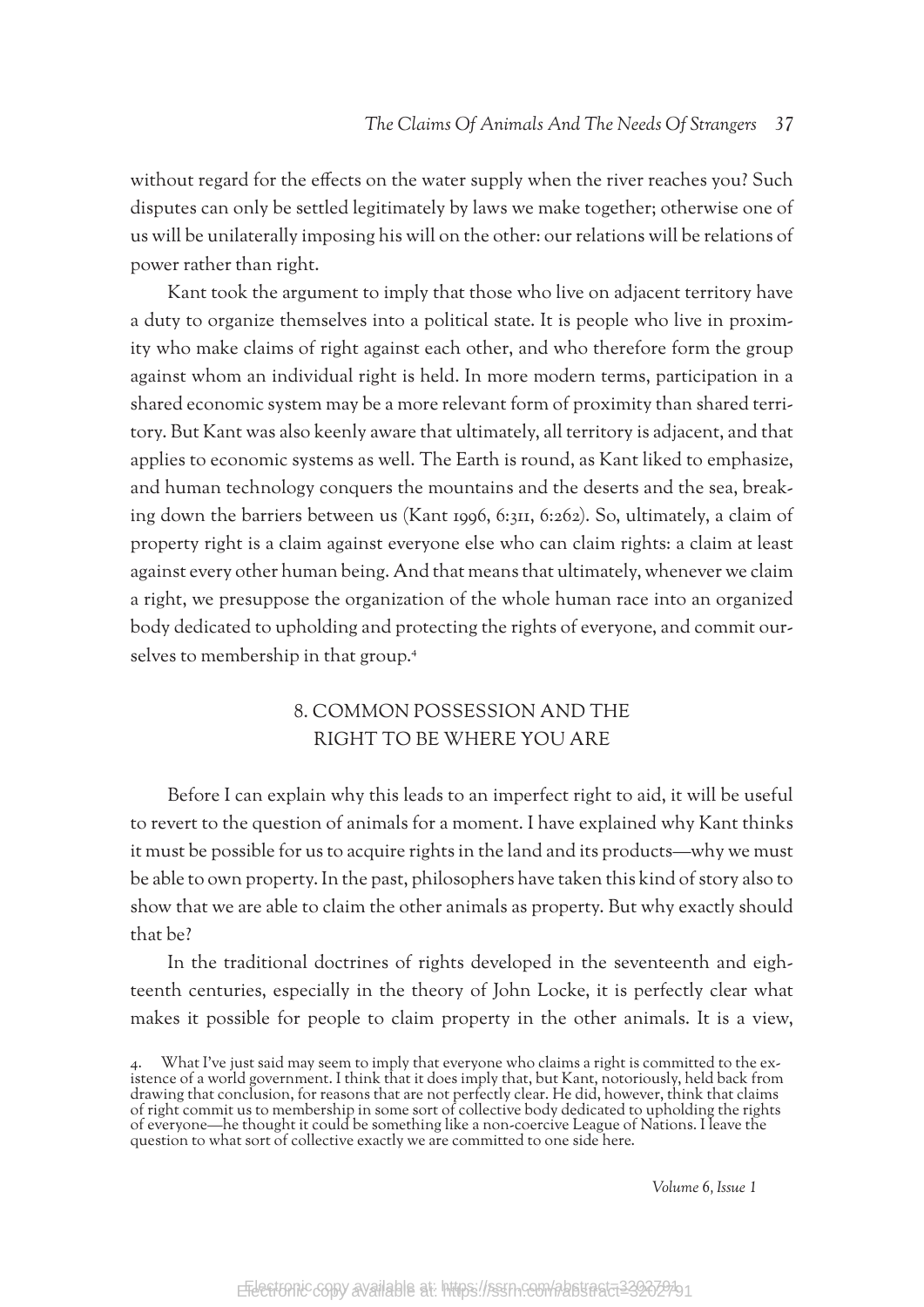derived from Genesis, to the effect that God gave the Earth and everything that is in it to humanity to hold in common, explicitly including the animals (Locke 1980, p. 18; Genesis 1:29-30 and 9:3). Each of us can claim parts of this commonly held possession, provided that he does so in a way that respects the fact that the whole is owned or possessed in common with others. Locke thought that when you take property from the commons, you have to leave "enough and as good for others." (Locke 1980, p. 21). Kant, as we have seen, thought that when you claim rights to property, you commit yourself to upholding the rights of others. Both insisted that the assumption that human beings hold the world in common plays an essential role in their explanations of why we can have rights to property. The role of the assumption is to answer an obvious question: How could human agreements to divide the Earth up into objects of private property be legitimate, if we had no right to the Earth in the first place?

But rather than grounding the idea of common ownership in revelation, Kant characterizes it as an idea that we necessarily presuppose when we claim our rights. He describes it, rather surprisingly, as the right of every human being *to be where he or she is*. He says (1996, 6:262):

*All human beings are originally…in a possession of land that is in conformity with right, that is, they have a right to be wherever nature or chance…has placed them. ...The possession by all human beings on the Earth which precedes any act of theirs that would establish rights…is an* original possession in common*…, the concept of which is not empirical…Original possession is, rather, a practical rational concept which contains* a priori *the…only principle in accordance with which people can rightly use a place on the Earth.* 

Whenever we claim a right to the land or its resources, as individuals, we presuppose that humanity in general is in rightful possession of the Earth. We have to presuppose it, because if we lacked this right, our right to freedom would be pointless, since it would not include a right to use any of the resources of action. There would be nowhere we had a right to go and nothing we had a right to use or consume. What makes humanity the group that holds the right to the Earth, according to Kant, is that each human being has a right to be "wherever nature or chance has placed them."

The argument for this last point can be reconstructed in a way that brings out a parallel with the argument by which Kant shows we may claim ownership in previously unowned consumable goods. Prior to any individual claims of right, you are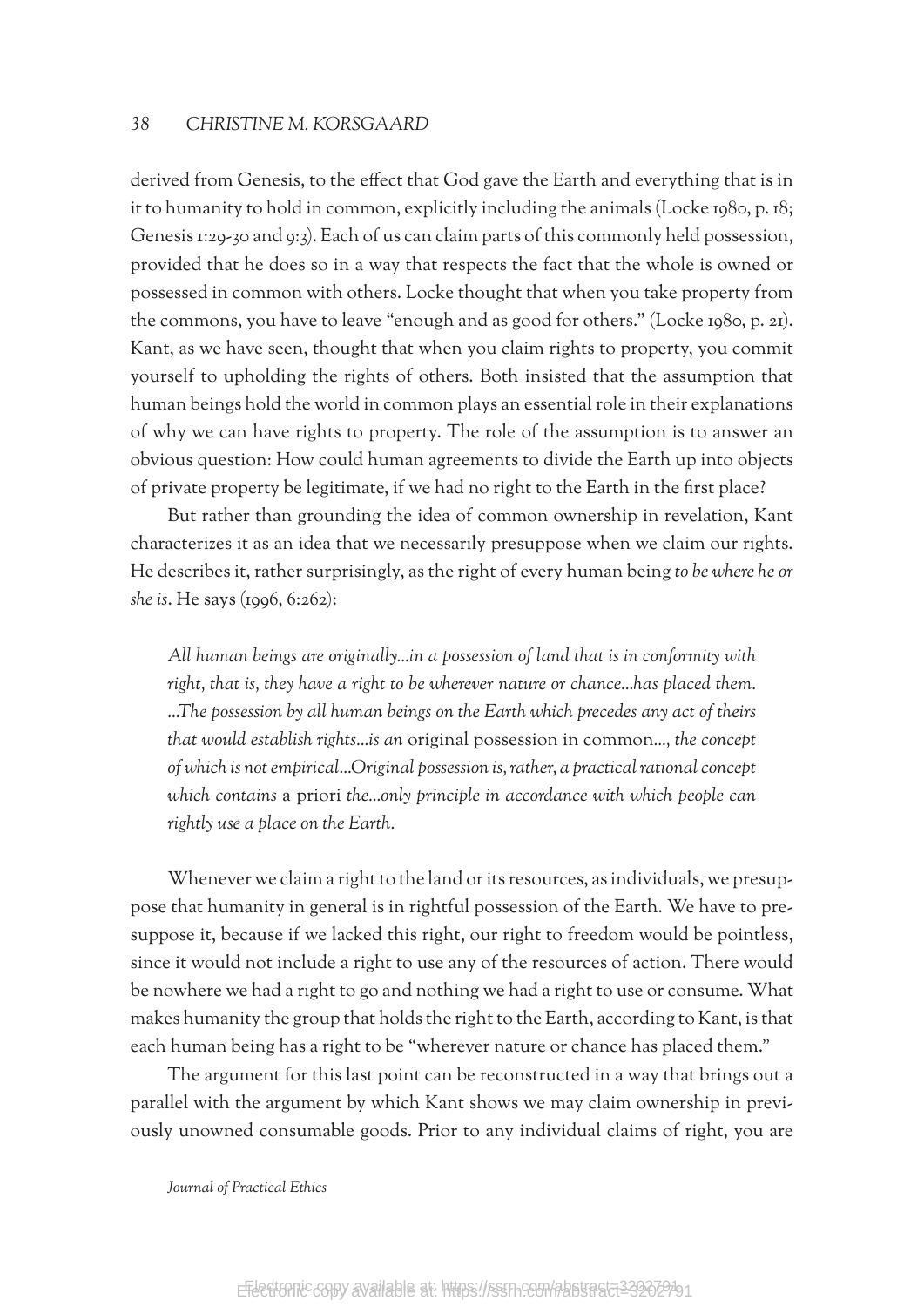not doing anything wrong just by being here—you are not, so to speak, trespassing. It follows that if someone attempted to use coercion to remove you, he would be wronging you, by violating your freedom. Just as you have the right to resist someone who tries to snatch the apple from your hand as long as it has no individual owner, you have the right to resist someone who tries to remove you from a place on the Earth so long as that place has no individual owner. And it follows from that that you have a right to be here. Every human being has the right to freedom, and so every human being must be regarded as one of the group whose rights you must acknowledge when you claim your own rights. You claim to be part of this group simply because you are here, and so must accord that standing to others who are here as well. Characterizing this most basic of all rights as a right to be where you are gives us a pleasingly literal way of interpreting the idea of moral standing: if you find yourself standing somewhere on the planet, then you are a being who can claim rights in the land and its resources.

## 9. THE MEANING OF COMMON OWNERSHIP

The idea that we originally owned the world in common may sound fanciful without its theological grounding, but I think there is a way of thinking of it that brings out an important point. Obviously, the world is not literally owned by anyone, individually or in common, until human beings come along and set up our systems of property. So prior to any system of rights there would be nothing wrong in my establishing myself on some piece of land and defending it against all comers: that is, I would not be violating anyone else's rights in doing so. But if I am to think of this act as establishing that I have a *right* against all comers, as something that they have an obligation to respect, then more is needed. Or to put the same point another way, if I am to conceive of my relations with others in moral terms, in terms of right and wrong, and not merely in terms of power—then more is needed. For whenever I claim a right, as we have seen, I presuppose the idea of humanity as an organized body committed to enforcing the rights of all the inhabitants of the Earth. And if humanity did form such an organized body, then we would all have to agree, through our legislative process, about who had a right to what: about how we are going to divide things out (I will say more in defense of this claim in the next section). And—finally now to come to the point about the right to aid—we would not all agree to a division of things that effectively denies someone the resources he needs in order to live. That, after all,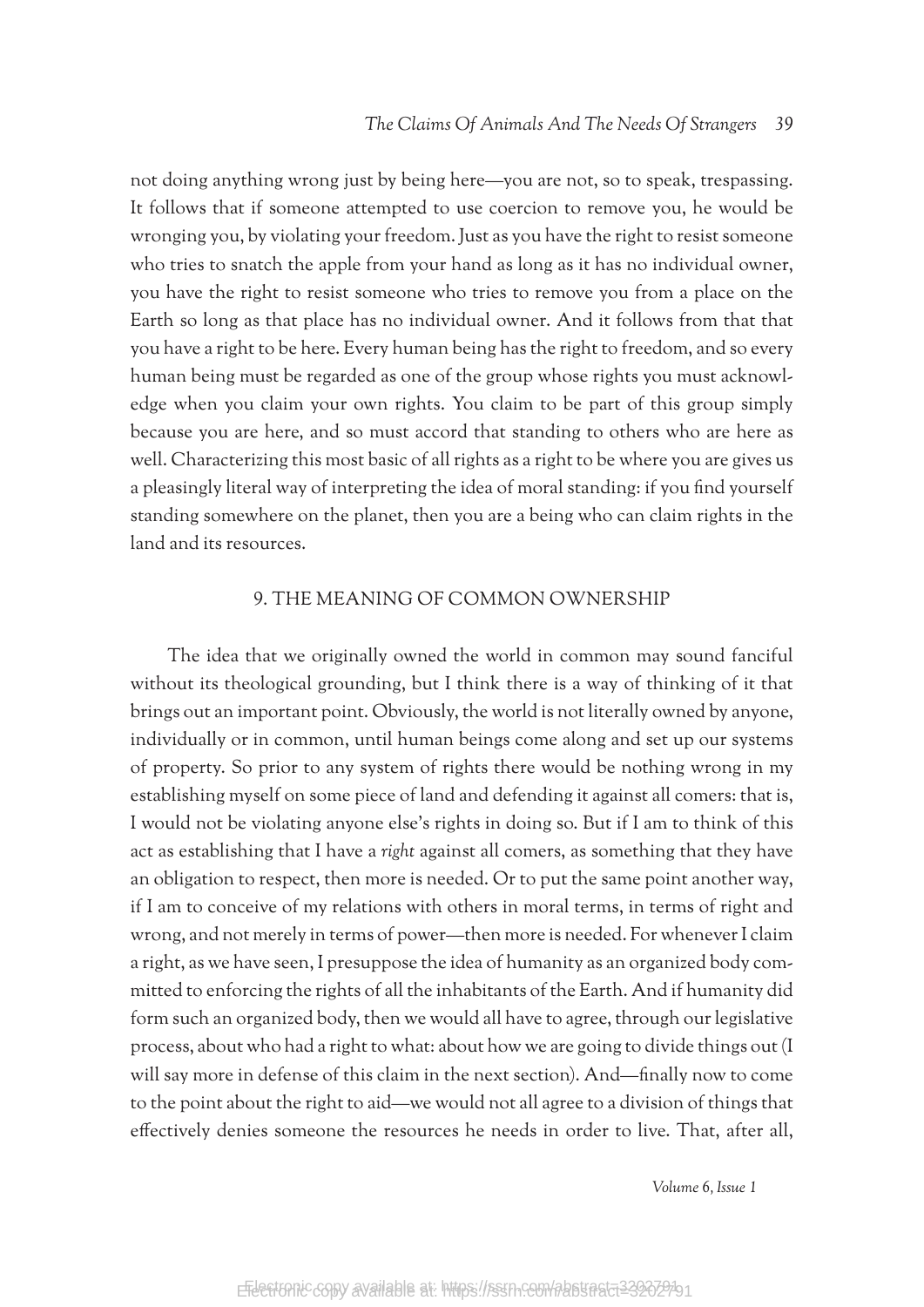would amount to evicting him from the planet, as if he had no right to be here. So my rights are by their very nature limited to a reasonable share of the Earth's resources. They are limited for the simple reason that others also have a right to a reasonable share.

That means that if property is now divided up in such a way that some of us can only live because of the charity of others, then there must be injustice in the situation, even if no one has done anything wrong to bring the injustice about. Although in the *Groundwork* Kant categorizes beneficence as an imperfect duty, elsewhere he puts forward exactly this way of looking at it. In the *Metaphysics of Morals*, after describing the duty of beneficence, he remarks:

*Having the resources to practice such beneficence as depends on the goods of fortune is, for the most part, a result of certain human beings being favored through the injustice of the government, which introduces an inequality of wealth that makes others need their beneficence. Under such circumstances, does a rich man's help to the needy, on which he so readily prides himself as something meritorious, really deserve to be called beneficence at all? (Kant 1996, 6:454).*

In his course lectures Kant was even more forthright:

*One may take a share in the general injustice, even though one does nobody any wrong by civil laws and practices. So if we now do a kindness to an unfortunate, we have not made a free gift to him, but repaid him what we were helping to take away through a general injustice. For if none might appropriate more of this world's goods than his neighbour, there would be no rich folk, but also no poor. Thus even acts of kindness are acts of duty and indebtedness, arising from the rights of others (Kant 1997, 27:416).*

Kant's point here is that if some people are rich enough to give and some so poor that they need to be given to, then there must already be injustice, even if it is not the result of any particular individual doing anything wrong. The world is not divided up into shares of resources in the way it would be if humanity were actually organized into a group and deciding on this division together. This need not be anyone's fault: it is the result of the historical development of economic conditions over a period of time when no one (no representative of humanity collectively) was in charge of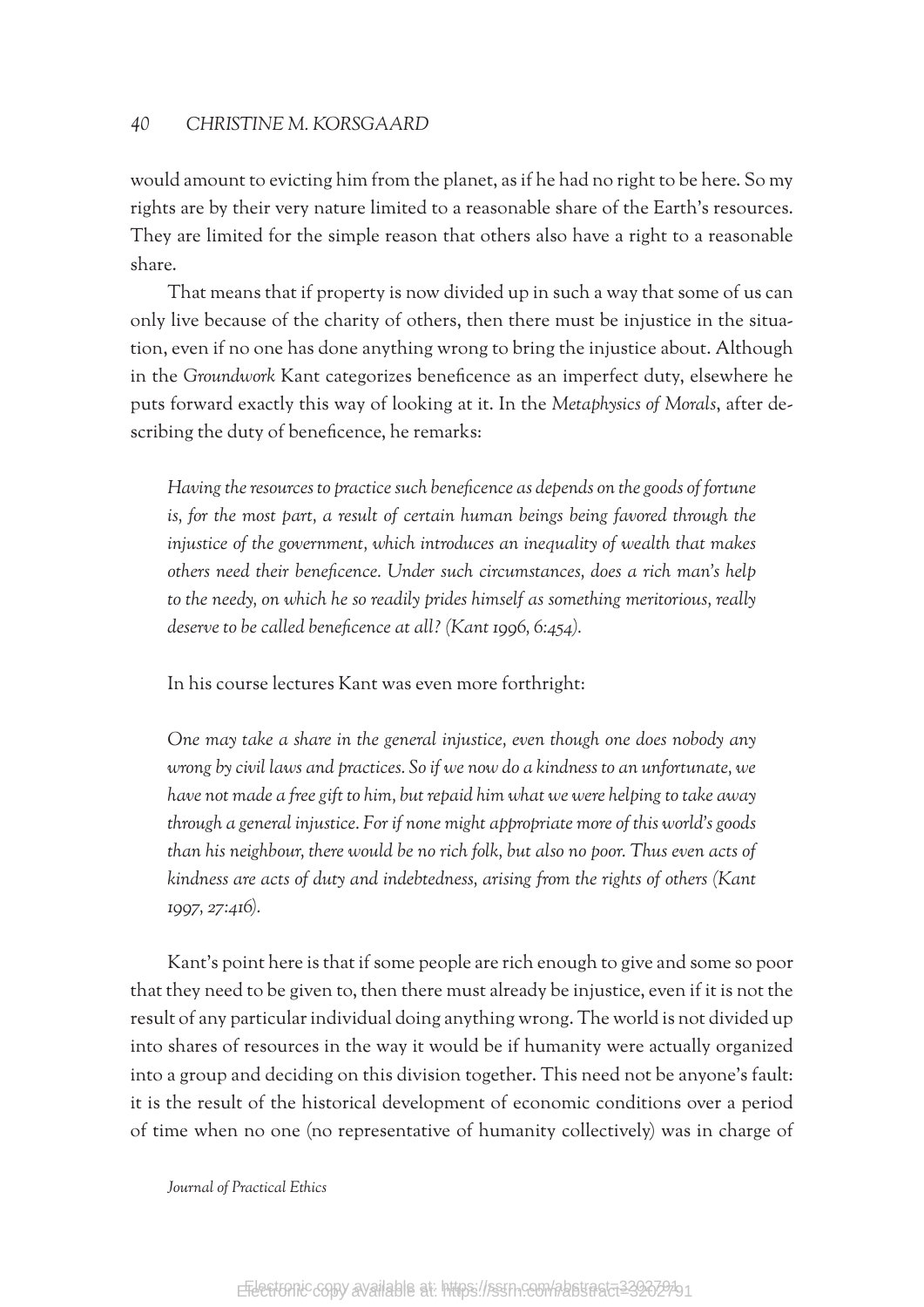world's economy as a whole. It was no one's job to make sure that things did not work out so that some people are rich and others poor, especially across national borders. Indeed, this kind of story illustrates why there should be such a thing as an "imperfect" right. There are imperfect rights *because* there are provisional rights which have not yet been made conclusive, even if this is through nobody's fault.

It is important to see that there is injustice here, not just an unfortunate situation. In the first of the two passages I just quoted, Kant draws our attention to the fact that this kind of inequality makes the poor *need* the charity of the rich. Plainly, if someone else is in a position to determine whether you are able, say, to get enough to eat or not, through discretionary acts of his own, then you are subject to that person's will. And that means that by Kant's criterion, you are not free. The traditional picture's distinction between a realm of justice concerned with the protection of freedom and a realm of beneficence concerned with the promotion of the good does not hold up. Without rights to a fair share of the world's resources, the poor are a subject population. They are subject to the wills of the rich. So, as Kant urges here, we should regard giving aid not as a discretionary act of virtue, but as the correction of a wrong—as justice rather than as charity.

Following Kant, I have argued that the world's needy have an imperfect right to the aid they need to live in reasonable conditions. This right is a provisional right, held most immediately against those on adjacent territory or in a shared economic system, but ultimately against humanity collectively speaking. Correlative to this right is a duty of humanity collectively speaking to provide the needed assistance. The right is imperfect in the sense that it is unclear who exactly should provide the assistance. Yet we have a duty to make this right perfect, by organizing ourselves in such a way that the need will be met, for example, by collecting taxes to be used in support of the poor. We have this duty because such an organization is presupposed by our own claims of right. So here we have a right with a particular structure: an imperfect right held as against humanity collectively speaking. That, I will argue is the kind of right that the other animals have against us.

## 9. TWO CONSEQUENCES OF RIGHTFUL OWNERSHIP

Before I can explain why a similar argument shows that the other animals have rights against humanity, I must make explicit something that I have already assumed in making the argument above. In making his argument for property rights, Kant em-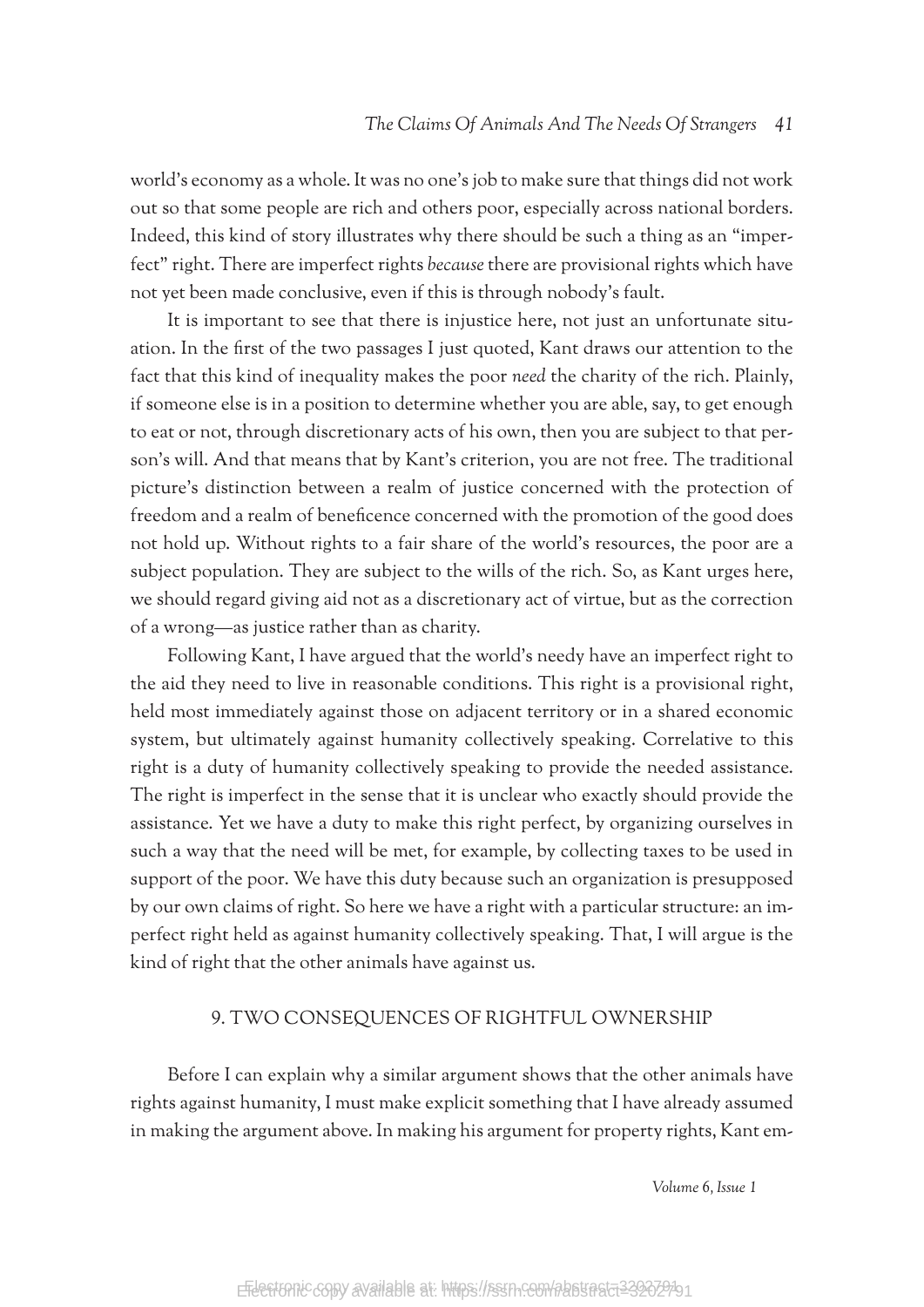phasizes one consequence of legitimate possession: when you are in legitimate possession of something, anyone who uses it without your permission wrongs you. But it is a more general consequence of the legitimate possession of a piece of territory that you are the one who determines what may and may not happen there: in other words, you may make the laws for a territory that is yours.

Earlier I argued that when we claim a right, we claim to be acting in the name of a political state dedicated to upholding the rights of everyone. The result of property rights having these two aspects—a right to the use of the territory and a right to determine what happens on it—is that the sovereign of the political state functions both as the legitimate ruler, and as what Kant calls "supreme proprietor" of the land. As such, the sovereign has the right both to levy taxes and to make laws that apply to the territory in general. This view has consequences both for the way we think of welfare rights and the way we think of the right to a vote, or more generally to a say in what happens.

First, consider welfare rights. Kant claims that, on his conception, "the determination of the particular property of each is in accordance with the …principle of division, instead of with principles of aggregation." (Kant 1996, 6:323-324). In other words, it remains true within a particular state (and not just of the Earth originally) that the land is regarded as held collectively by citizens, and *divided out* by the sovereign among the people for their use. What Kant means when he speaks of "division" rather than "aggregation," is that the social contract should not be conceived as made by people each of whom brings his private land into the state with him, and with the land then being *aggregated* into the nation's territory, as Locke sometimes suggests (Locke 1980, Chapter IX, section 120, p. 64). Rather, from the start the territory is seen as possessed in common by all the citizens, and divided out among individuals by the sovereign. Indeed, Kant tells us that:

*…the real definition [of a right] would go like this:* a right to a thing *is a right to the private use of a thing of which I am in (original or instituted) possession in common*  with others...Hence, speaking strictly and literally, there is also no (direct) right to *a thing. What is called a right to a thing is only that right someone has against a person who is in possession of it in common with all others (in the civil condition) (Kant 1996, 5:261).*

This means that no individual really owns *the land* (or the means of production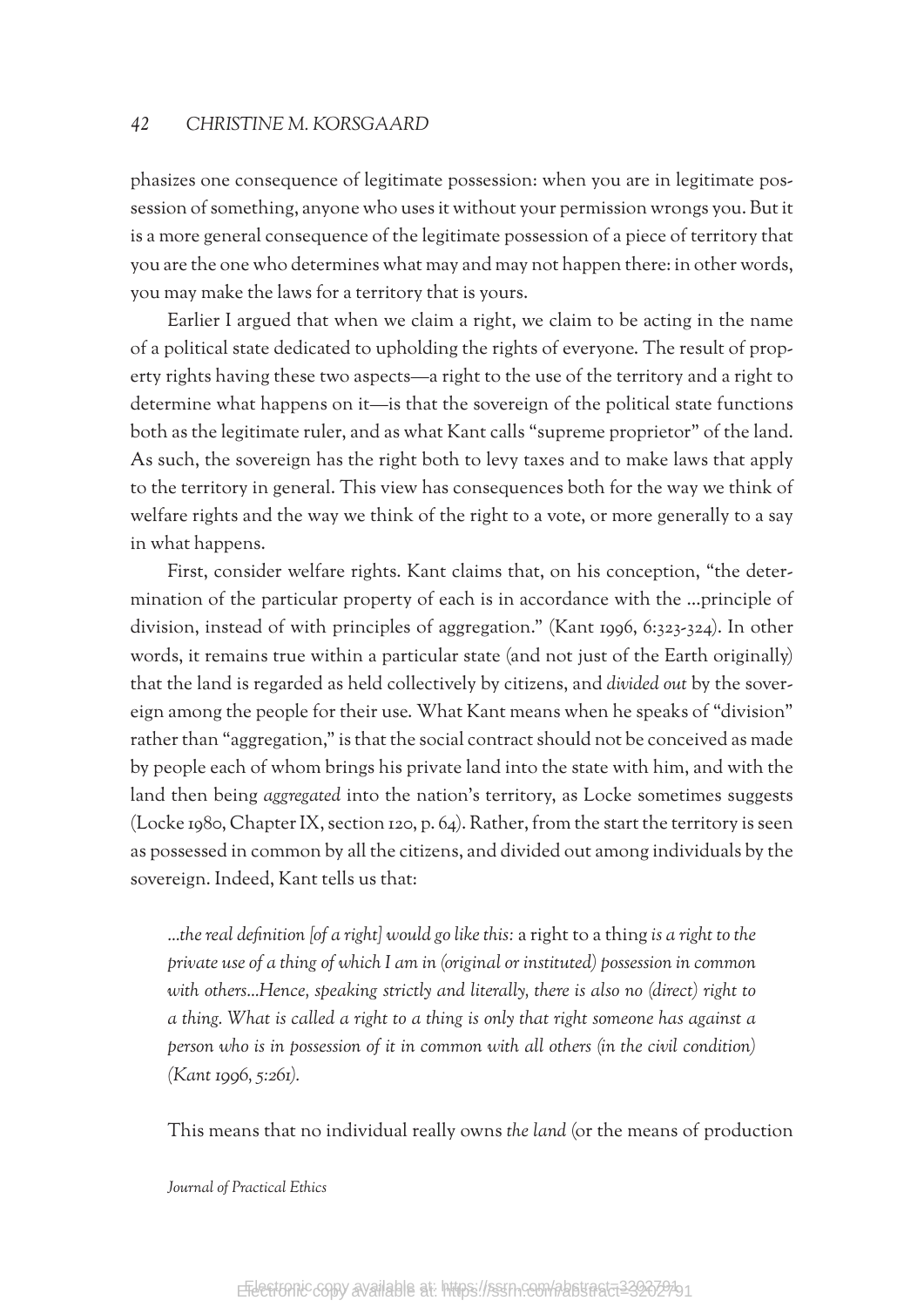more generally), a permanent thing which belongs to the people of the state collectively, and more broadly to humanity. Instead private "owners" have a sort of life interest in such property.

This is one of the main reasons why, despite his emphasis on freedom and private ownership, Kant is no libertarian. Indeed the very first conclusion he draws from the fact that the sovereign must be regarded as the supreme proprietor of the land is that the government has the right to tax the people for the support of the poor (Kant 1996, 6:325-327).

Now consider the right to a vote. If the right to territory includes a right to determine what may or may not happen on it, and we all own the territory in common, then we all share the right to determine its laws. This grounds something like a right to democracy, a right to a vote about what the laws of the state will be. To be one of the possessors of the world is to be legislative for it, to have a right to a share of control in what happens in it. This aspect of rights matters when we turn to the question of the rights of animals, because human beings have taken complete control over the world that we share with them, and their fate is determined, to varying degrees, by our laws.

## 10. THE RIGHTS OF ANIMALS AGAINST HUMANITY

I have argued that, on Kant's view, making a claim of right commits you to the endorsement of humanity as a collective agent, a body committed to upholding the rights of everyone. If there were such an agent, the world's resources would be divided out fairly—not necessarily equally, that would require further argument—but certainly in such a way that no one was dependent on the charity of others, and therefore subject to their individual wills. People therefore have an imperfect right, as against that collective body, to a sufficient share, and your duty to respect that right commits you to giving others aid when they are in need. This is a duty you have not simply as a particular individual, but as a representative of humanity collectively speaking. I have also claimed that people's right to a share of the world's resources includes a share in the determination of what happens in the world, a right to participate in the making of the laws that govern the world. I believe that, for similar reasons, animals have a right that we take into account their interests when we make our laws.

In Genesis, God gives the world to humanity, explicitly including the other animals as part of the gift. Early natural rights theorists like Locke believed that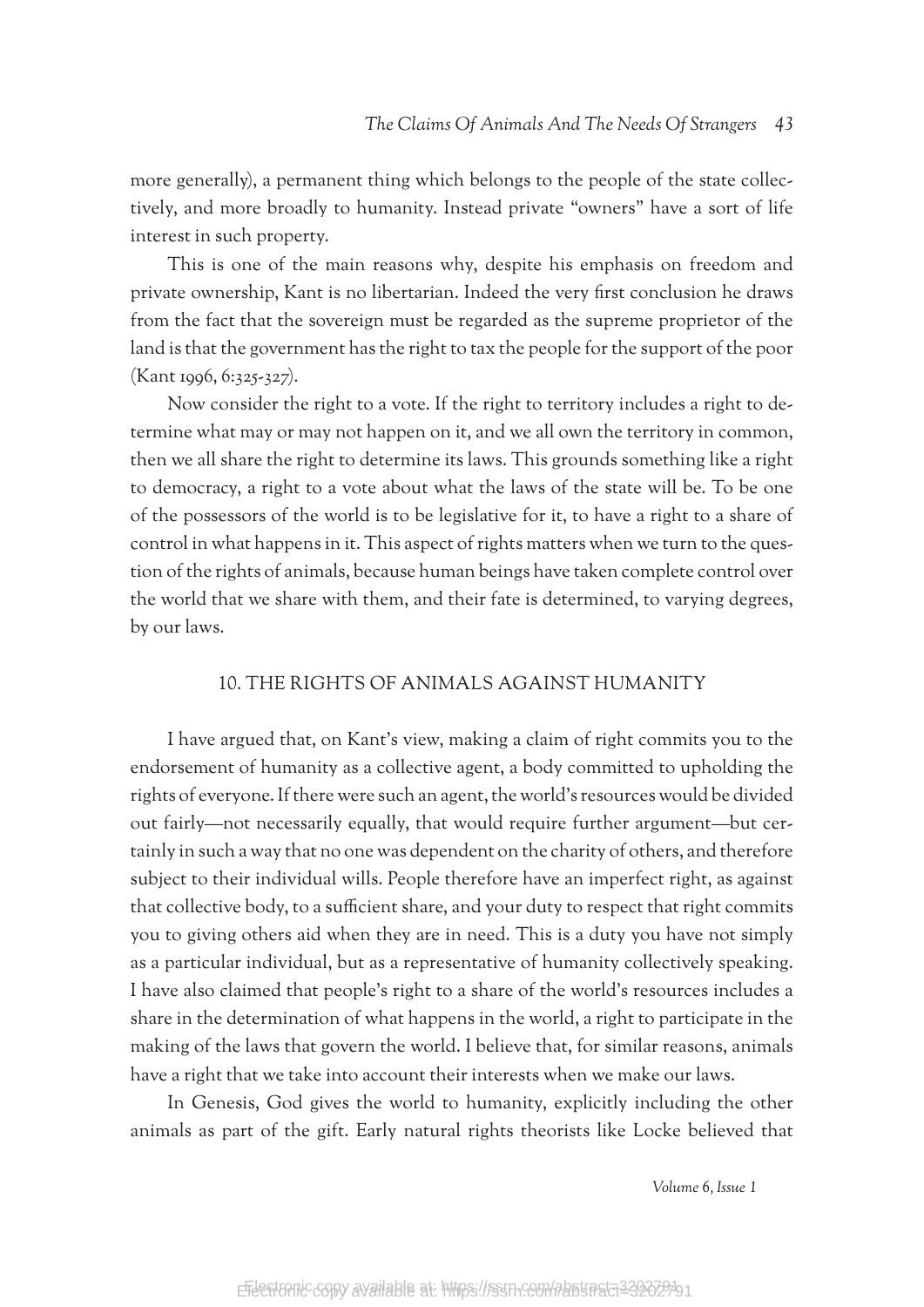shows that we can have individual rights over animals, as we can over the land and the objects that we own. But even if that argument were sufficient to show that we can have the right to do what we like with the animals, many of us believe that nobody gave the Earth to humanity, with or without the other animals; instead, we just took it. Our relation to the other animals as things stand now is not one of right; it is one of raw power, as Hume emphasized in the passage I quoted in section 2.2. But animals are not mere objects: animals, at least the ones I am concerned with here, are sentient beings with lives and interests of their own. So we should conceive our relationships to the other animals in moral terms, not merely in terms of power. We should see them as fellow creatures, not just as objects that may be owned. To conceive of our relation to animals in moral terms, however, is think of the other animals, like ourselves, as having a right to be where they are—that is, as among those who are in rightful possession of the Earth. After all, if a human being's claim to a rightful share of the resources of the earth and a share of control over what happens in the world is not grounded in revelation, then it is grounded, as Kant claims, simply in the fact that we are here, and are doing nothing wrong by being here. But that is true of the other animals as well. If we regard the other animals not merely as property, but as fellow creatures with a stake in what happens in this world, then their subjection to the human species raises issues of justice, not merely of kindness.

Someone might reply that in the Kantian story I am relying on here, all rights are ultimately grounded in a right to freedom, and that the other animals can have no such right, because they are not free in the relevant sense: they are governed by instinct. But at this point it is important to see that once we focus on the question of animals, two aspects of freedom that in the human case go together can come apart. The right to freedom, in Kant's theory, involves having the right to act autonomously—in accordance with one's own values—but it also involves having the right not to be subject to the wills of others. Each of us as an individual is, of course, subject to the collective will of the citizens of whatever political community we live in, and ultimately to the collective will of humanity, but our right to freedom includes the right not to be subject to the arbitrary will of other individuals and private organizations. Animals are not autonomous, in the Kantian sense, because they act according to their natures rather than their values, but they are agents, and they may certainly be subject to the private wills of others, and in particular, of course, to the wills of human beings. So even in Kant's theory, issues about the other animals' freedom and therefore issues of right and justice—can arise.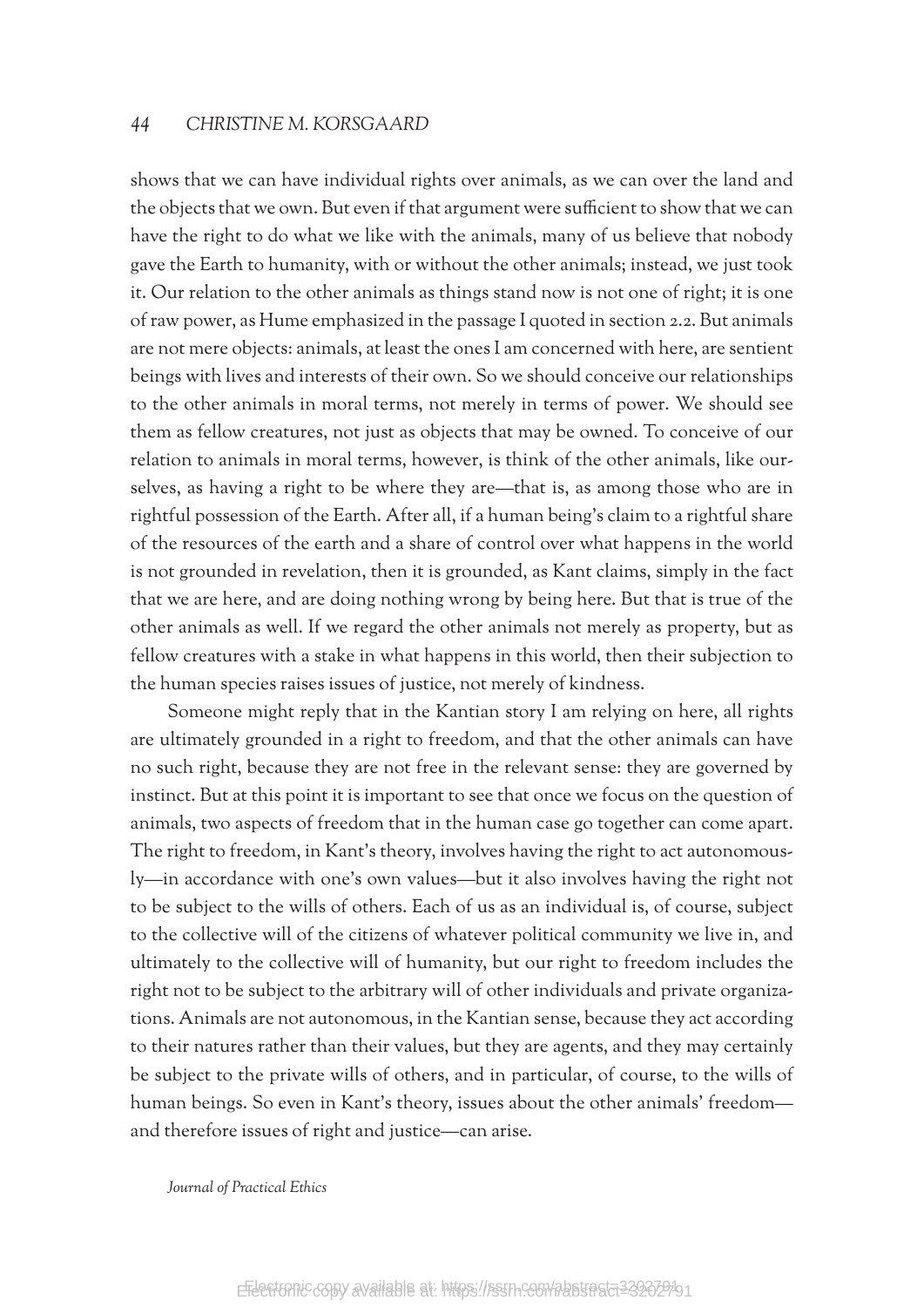Do animals have a right to that freedom? In spelling out his conception of right, Kant does not make it clear why he thinks that human beings have a right to their freedom, and there is room for controversy over the point. One possibility is that he intends to derive that right from the moral value he believes that autonomy gives human beings as ends in themselves. Elsewhere I have argued that on Kant's conception, non-human animals must also be seen as ends in themselves, because they have a good of their own, and a kind of autonomy, because their instincts teach to act in ways that promote that good (Korsgaard 2018).<sup>5</sup> On that conception, the argument would be that it is inconsistent with their status as ends in themselves to subject them to the wills of others if that means that those others may force them to act in ways that are contrary to their good. However, Kant seems to have believed that the arguments in his account of right could be made independently of his moral theory, and it is possible to read him simply as working with a conception of where the burden of proof lies. On that showing, if a creature, human or animal, is a free agent, you may not subject him to your will *unless* you have the right to treat him as him your property. This is because unless you have that right, he is doing nothing wrong if he resists, and the fact that he is doing nothing wrong if he resists means that he has the right to resist. The burden of proof rests on the one who wants to treat another free agent as property. If we think of things that way, in the absence of something like the Genesis story, animals are not property by their nature, and have the same right to be free of arbitrary control as human beings have.

But now that human beings taken control of most of the world's territory and undertaken to determine what can and cannot happen on it by making our laws, we, collectively speaking, have made animals subject to human wills. We have taken over the control of the animals themselves and of a world that is as much theirs as it is ours. This gives them a two-fold right against us. First, they should not be made subject to the arbitrary wills of individuals and private organizations, a right which is violated by their status as property; and second, their interests must be taken into account when we make our laws.

Of course that way of putting it brings out a difference: it can only be the *interests* of the other animals, not their *wills*, that help to determine what sorts of laws we should have. I have suggested that, as joint possessors of the world, human beings can claim a right to something like democratic government—a right to participate in making the laws that determine what will happen in the world, so far as what happens

5. For the view that animal action exhibits a kind of autonomy, see Korsgaard 2009, chapter 5.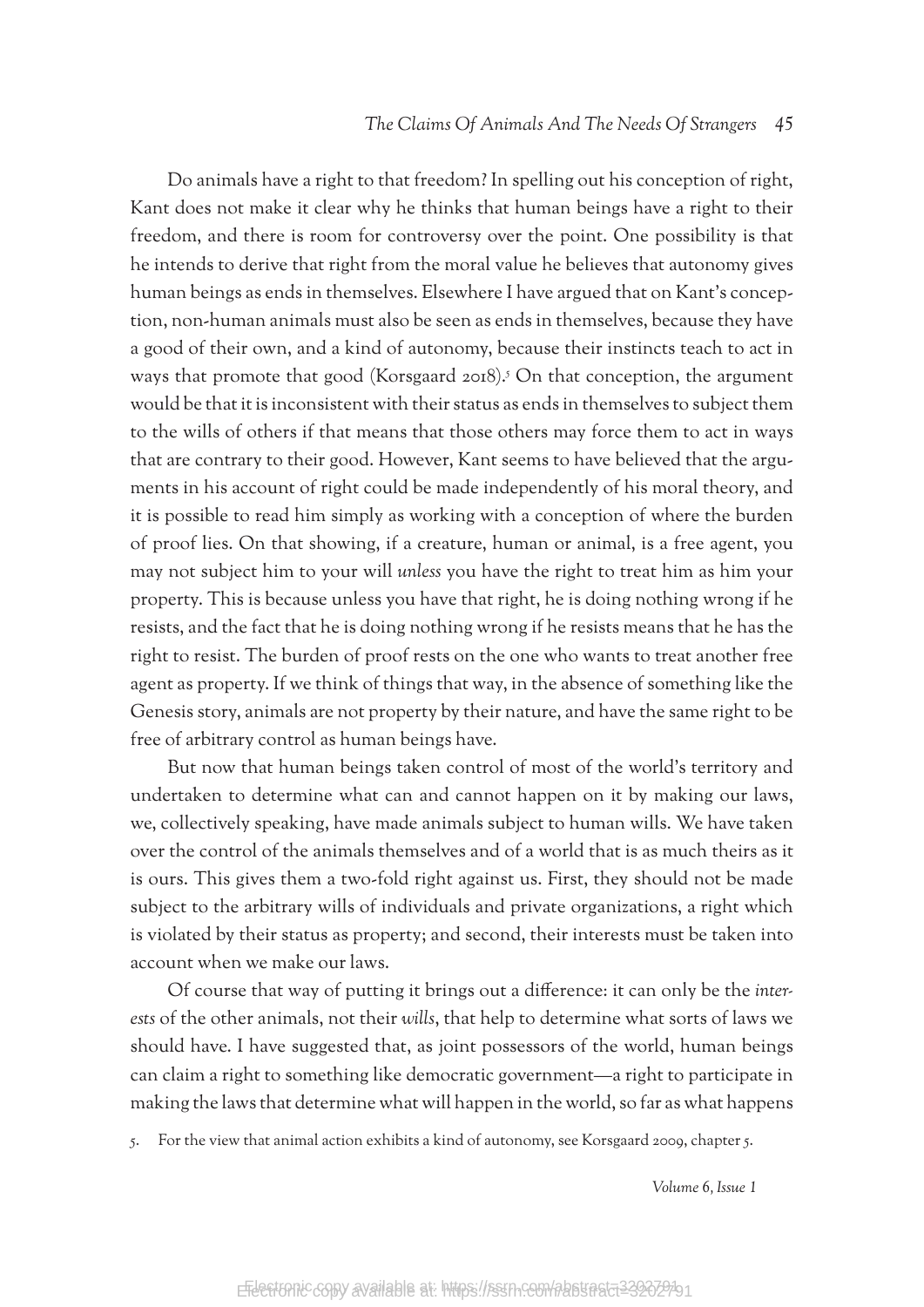is up to human beings. But we cannot form a collective agent or a democratic body that includes all of sentient life, and if we do presuppose such an collective, it can only be in idea. The other animals cannot join with us in setting up a set of rules to govern the world that we share with them. They cannot join with us in shared deliberations about these matters, or in making the laws that inevitably affect their own lives and welfare. Insofar as human beings govern the world, animals are necessarily a subject population. They are what Kant called "passive citizens," citizens who cannot vote (Kant 1996, 6:314; see Korsgaard 2018, 125-126). The best we can do is try to represent their interests in making our laws.

Humanity—increasingly as time goes on—controls what happens on this planet, and the other animals, or at least some of the other animals, are—also increasingly as time goes on—subject to our wills. Animals—maybe not all of the insects and certainly not all of the even tinier creatures that are everywhere around us—but middle-sized animals of the sort that are at stake in these discussions—have gradually become a subject population, dominated by the collective power of the human species. If we regard ourselves as making laws not merely about how we should treat the other animals, but on their behalf, because like us they are among the rightful inhabitants of the world, then they have a right that we should make laws that are consistent with what is good for them. They have that right for the same reason that each of us does, because they are here, and are doing nothing wrong by being here.

The rich control the resources of the planet that we ought to share with the poor, so at least until we have greater justice, we owe them aid as a matter of right. The more humanity becomes actually organized, and therefore actually able to take collective action, the more outrageous it becomes that we do not organize ourselves in such a way that this need is met. Humanity determines the fates of both individual people and individual animals through the laws we collectively make determining what individuals may do to one another. Unlike the power imbalance between the rich and the poor, the power imbalance between human beings and the other animals is not something that will ever go away. But to the extent that animals live under the control of human laws, they are owed the protection of human laws. Animals have a right to that protection, in the same way that the poor have a right to our aid. Both groups have a right to that protection because they are a population effectively subjected to humanity's collective control over the Earth.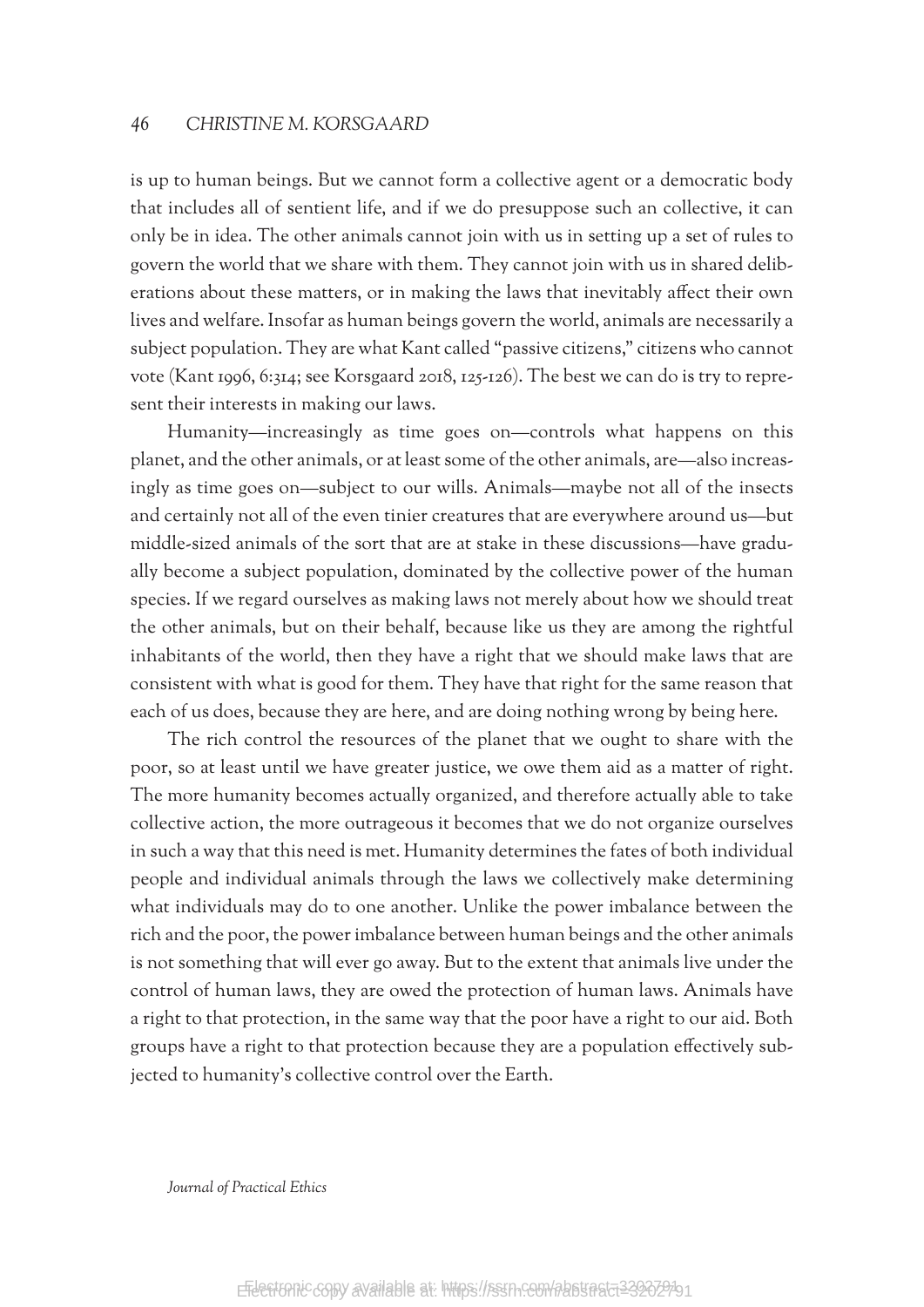## 11. REPLIES TO OBJECTIONS

At the beginning of this paper I described some of the objections that people make to the idea of animal rights: In conclusion, I will briefly sketch some responses to these worries that follow from the account I have defended. This will also give me an opportunity to bring out some of the implications of the view, although obviously that is a large and complex topic to which I cannot do justice here.

#### 11.1. Animals are property, and property cannot have rights.

Animals are not things, and should not be property. They do not have to be, because we do not need to choose between treating them as property and treating them as persons. Since they are not autonomous, they do not have all the same rights as people, but that doesn't mean that they have none. If private individuals and organizations are going to keep domestic animals as companions, make them work, and use their products, those individuals and organizations should serve as their guardians, and be answerable to the law for their treatment. Obviously, which kinds of interactions should be allowable should depend on what is compatible with their good, and this is a contested issue. Some people believe that death is not a bad thing for non-human animals, so long as they are treated humanely during their lives; to such people the idea that farmers might be the guardians of animals being raised for food will make more sense than it does to those of us who do not believe early death is consistent with an animal's good.6 Wild animals and commensal animals who live in niches created by human beings and wild animals who live on territory owned by the state are currently regarded as the property of the state; instead, the state should be their guardians, at least to the extent the control of the state affects their lives. Of course there will still be hard questions when those animals become dangerous to human beings or in other ways impossible for us to live with. But once we realize that it is not true that only human beings have rights, we should not assume that human interests should always prevail in such conflicts.

11.2. Rights require a kind of reciprocity of which animals are incapable.

I have argued that the kind of reciprocity inherent in the idea of a right is this:

6. For further discussion see Korsgaard 2018, 4.3, pp. 59-67; and 12.3, pp. 220-226.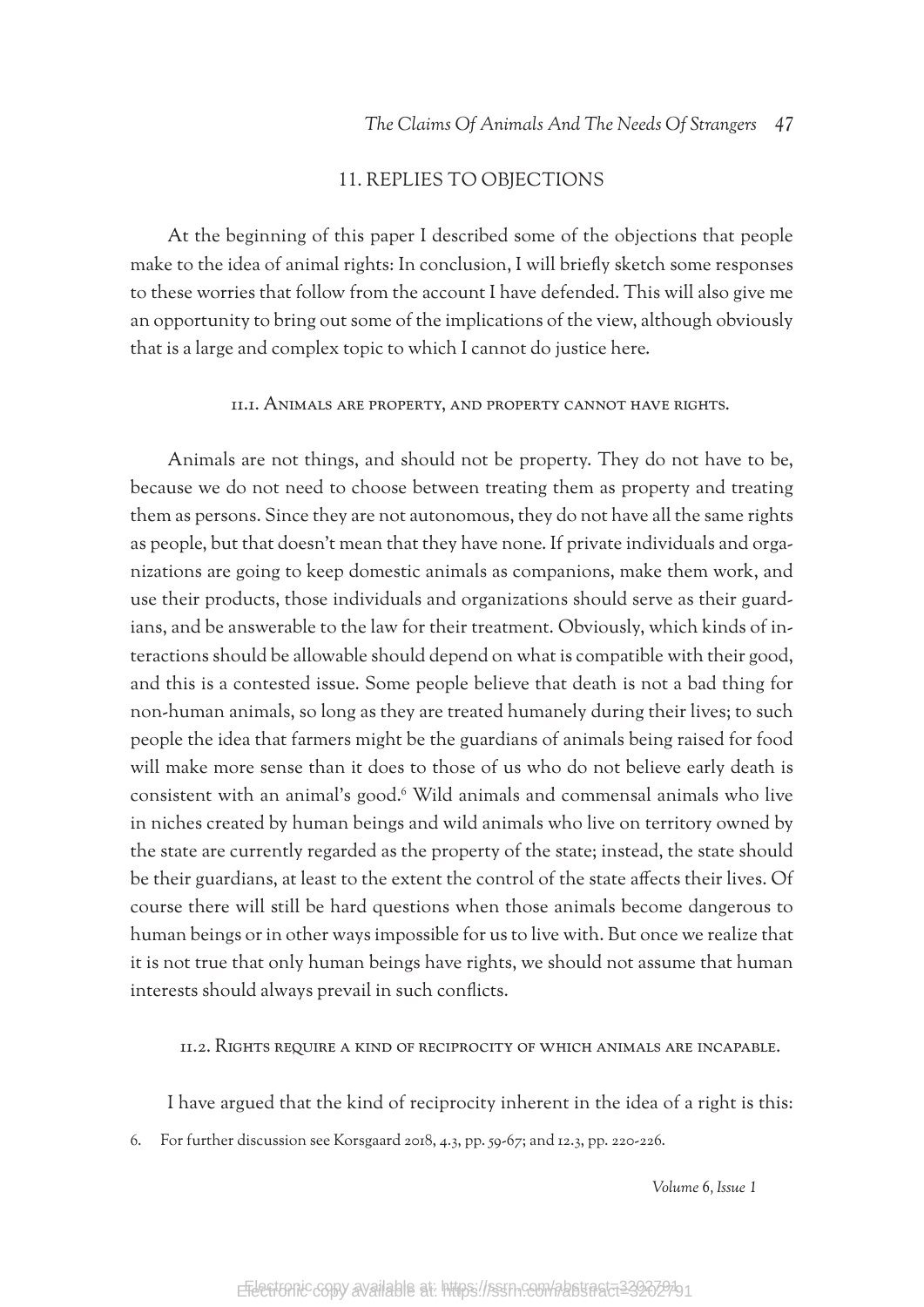natural rights are provisional, and can only be made "conclusive" together. For human beings, that means that when we claim a right, we commit ourselves to upholding the rights of others, including, when we can, the rights of the other animals.7 But we also commit ourselves to the existence of an organized body that will enforce the rights of all coercively. In understanding the implications of this for animal rights, it helps to know that Kant distinguished two kinds of obligation: ethical and juridical (Kant 1996, 6:219). Ethical obligation is the obligation to be motivated by respect for the moral law in general and, in this area, by respect for the rights of others (Kant 1996, 6:391). You are juridically obligated when you may legitimately be forced to conform to a law. Animals cannot be ethically obligated, but domestic animals at least can be juridically obligated, that is, forced to conform to human laws, even though punishment for disobedience would be out of place. Domestic animals are in fact juridically obligated not to harm people or each other, or to keep away from areas where they would be dangerous to people or obstruct our projects, for example. Obviously, things are a trickier when we think of the commensal animals who live in the human world, and I will not try to take up that difficult topic here.<sup>8</sup> In any case, if we respected the rights of animals, forcing them to conform to our laws and practices would be legitimate, and not, as it is now, an exercise of raw power.

> 11.3 The function of rights is to protect autonomy, and animals are not autonomous.

It is true that animal rights of the sort I have envisioned are concerned with their good, not with protecting their liberty. I think it is important that we should preserve a category of rights that are specially concerned with the protection of human autonomy, and these will only pertain to human beings. But as I have tried to bring out, there is nevertheless an issue about the freedom of animals, for even in Kant's eyes freedom is not just the capacity to live autonomously, but the absence of domination by the arbitrary wills of others. And so long as animals do not have legal rights, the law fails to acknowledge their right not to be subject to the arbitrary wills of

<sup>7.</sup> Although I have argued for the Kantian conception of natural rights from the idea that rights are trumps, I do not assume that there can be no genuine conflicts of right once the rights of animals are recognized. For further discussion see Korsgaard 2018, chapters 10 and 12 generally, especially section 12.1.

<sup>8.</sup> Many proponents of animal rights believe that human beings should leave all wild animals alone. Donaldson and Kymlicka, 2011, argue forcefully this position ignores the case of commensal wild animals with whom we cannot help but interact.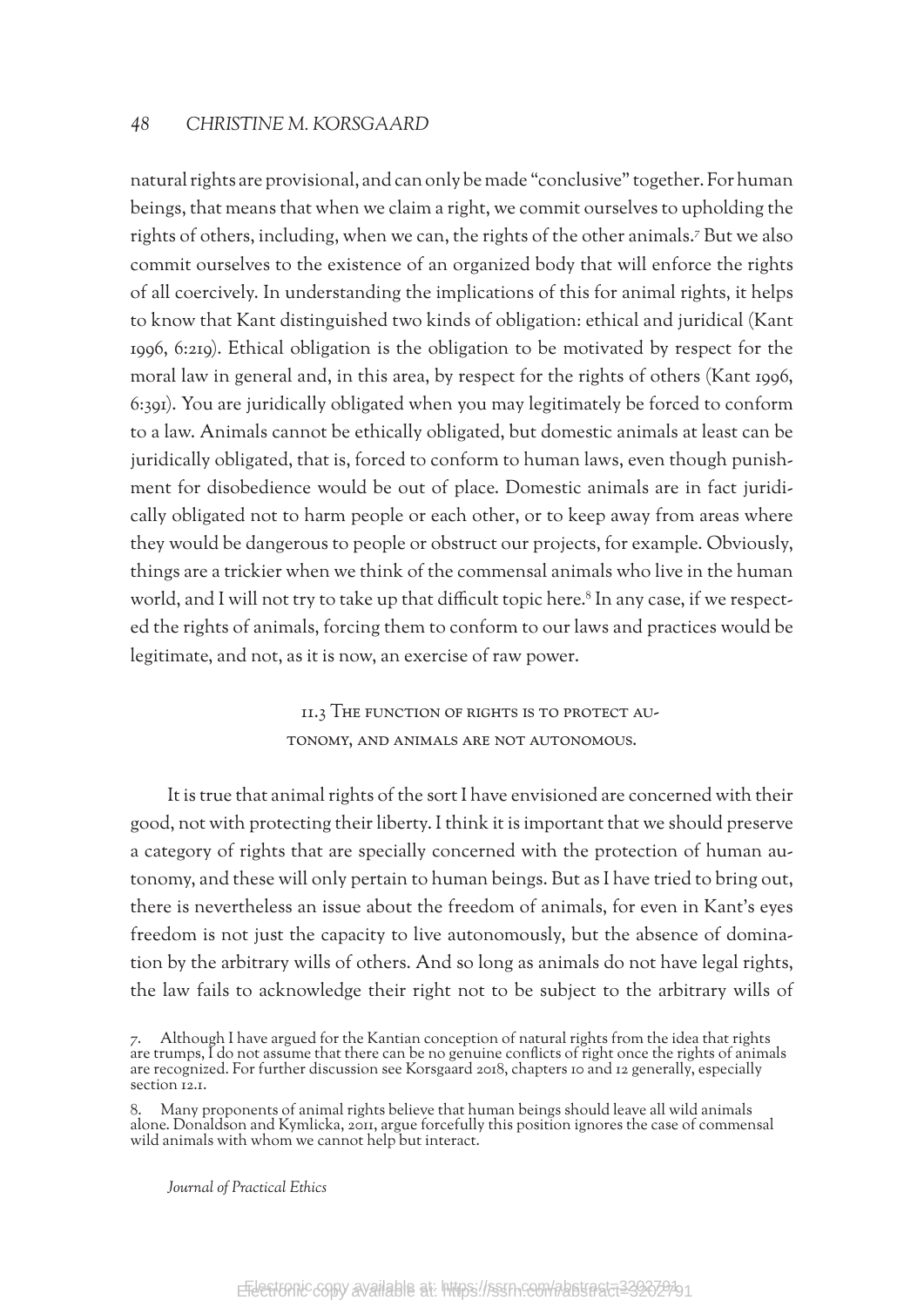people and organizations. Laws that are intended to protect animal welfare without acknowledging that the animals have a right not to be subjected to people's arbitrary wills are inadequate because they are not answerable to any standard of natural right, and we therefore feel free to shape those laws to our own convenience. For example, the federal animal welfare act in the United States simply exempts laboratory rats and mice and farm animals from any protections. Laws designed to uphold the rights of animals could not, at least in principle, be arbitrary in this way.

> 11.4. The idea that animals have rights has counterintuitive implications about the actions of our ancestors and those now living in the developing world.

Cruelty to animals has always been wrong. But on the view I am proposing, the natural rights of animals against humanity collectively speaking arise from a circumstance that has developed gradually: the human takeover of the world. In my discussion of the duty of aid, I have tried to emphasize that we can believe the failure to aid is a violation of right, without thinking that the gradual rise of global economic inequality is the fault of anyone in particular, because it dates from a time when no one was in charge of the economic arrangements of the world. Once we see the wrong, and we are more globally organized, and we have the institutions needed to address inequality, of course, things are different—then we are at fault if we do not. I think something similar is true in the case of our relations to animals. Certainly it is true of the loss of habitat for wild animals: the spread of the human population to nearly every part of the world happened gradually, and when no one was in charge of the division of the world, or ever thought about leaving space for wild animals. We could do something about it now, if it is not too late. <sup>9</sup> In a similar way, the practices of domestication arose from individuals and groups simply trying to cope with human necessities, at a time human beings were not sufficiently organized to find ways to protect animals while addressing those necessities. But at least in the developed world, this is no longer true. We can correct it now, without implying that our ancestors and those in less favorable conditions are at fault.

<sup>9.</sup> In this essay I have argued that groups can have duties and individuals can have therefore rights against them, but I have not argued that groups can have rights and we can owe duties to them, as these remarks suggest. For further discussion see Korsgaard 2018, chapter 11.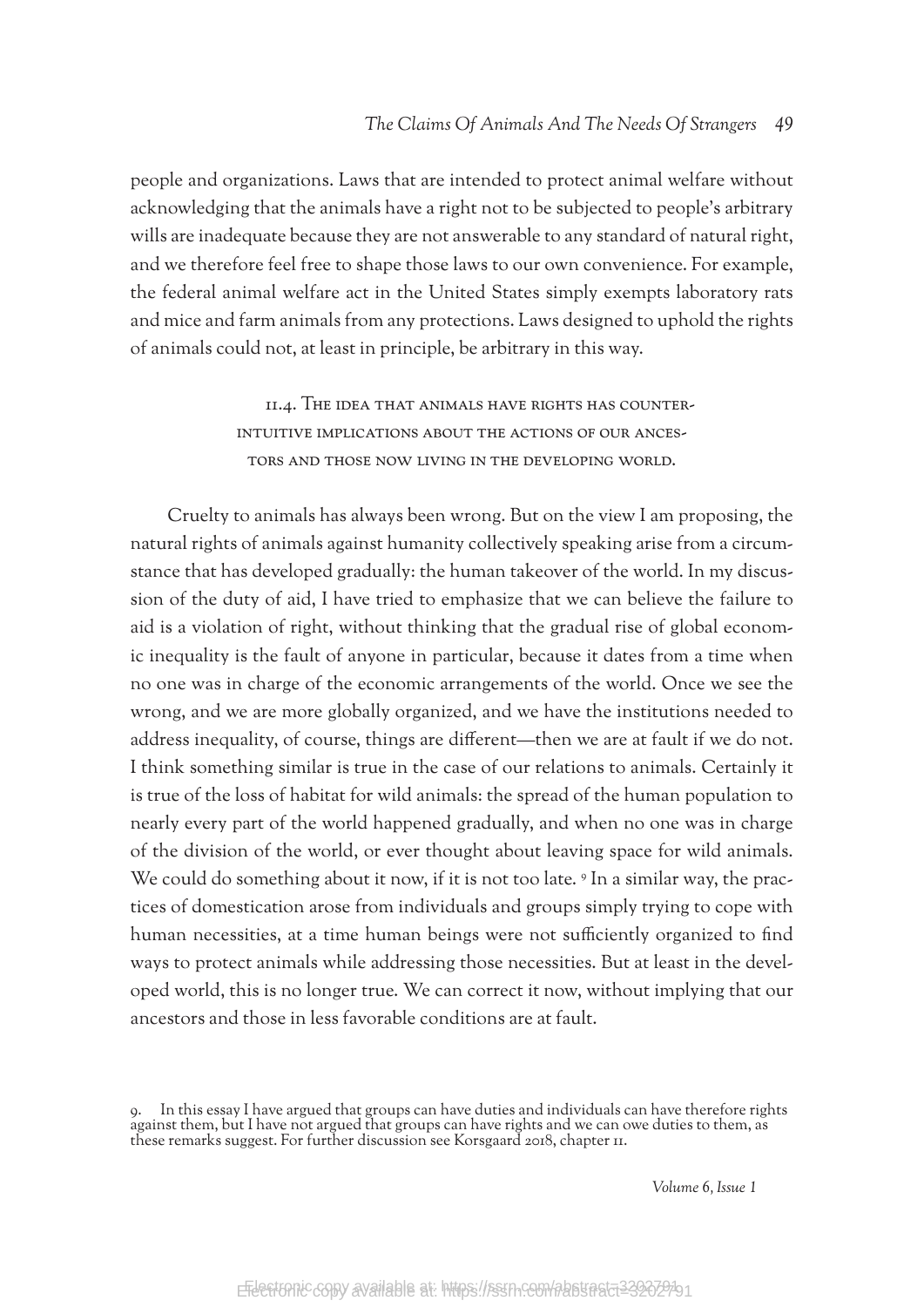# 11.5. The idea that animals have rights has outrageous practical implications.

The rights that I have attempted to defend in this paper are rights that animals hold against humanity collectively, rights that arise from our collective control of their world. They are not rights that animals hold against each other, and do not imply that, for instance, a wildebeest has a right against a lion not to be eaten.<sup>10</sup> I also believe that they are, as it were, proportioned to the kind of control that we exercise over the lives of animals. That kind of control is different in the case of those wild animals who live in "the wild," or anyway away from human beings; the wild animals of commensal species who live with us, and domestic animals.11 I think their rights against us would be different accordingly, though in each case they have a right that we exercise that control as far as possible in ways that are consistent with what is good for them.

But unquestionably, acknowledging the rights of animals would have some consequences that some would regard as outrageous. Some of our practices, certainly factory farming, and invasive scientific research on animals, cannot be regarded as anything but naked exercises of power and should be given up. My aim in this paper has not been to show that the idea of animal rights can be made uncontroversial. It has been to show that there is a philosophical basis in Kant's theory of right for the idea.

We may suppose that animals have rights against humanity for the same reason that the needy have claims to our aid: the world belongs to us all. To regard the inhabitants of the Earth morally rather than in terms of power is to regard the Earth itself as the collective possession of all its inhabitants, who all have a right to share in its bounty and to a share in the determination of what happens, including who may do what to whom. In fact, whenever we ourselves make claims of individual claims of right, whenever we claim to live as we choose or do what we like with our own property, we are asserting a right whose basis is simply that we find ourselves resident on

This does not settle the question whether the antelope might have a right against us that we should protect him from the lion, of course. For further discussion, although not, unfortunately, a settling of the question, see Korsgaard 2018, Chapter 10, and section 11.7.

<sup>11.</sup> Donaldson and Kymlicka 2011 argue that domestic animals should be citizens, that the status of what they call "liminal" animals—commensal wild animals who depend on human beings—is comparable to that of immigrants, and wild animals who live away from human beings are like the citizens of other nations. I think of animals simply as members of a population that has become sub- jected to humanity, but I agree with them that the rights we hold against these groups are different.